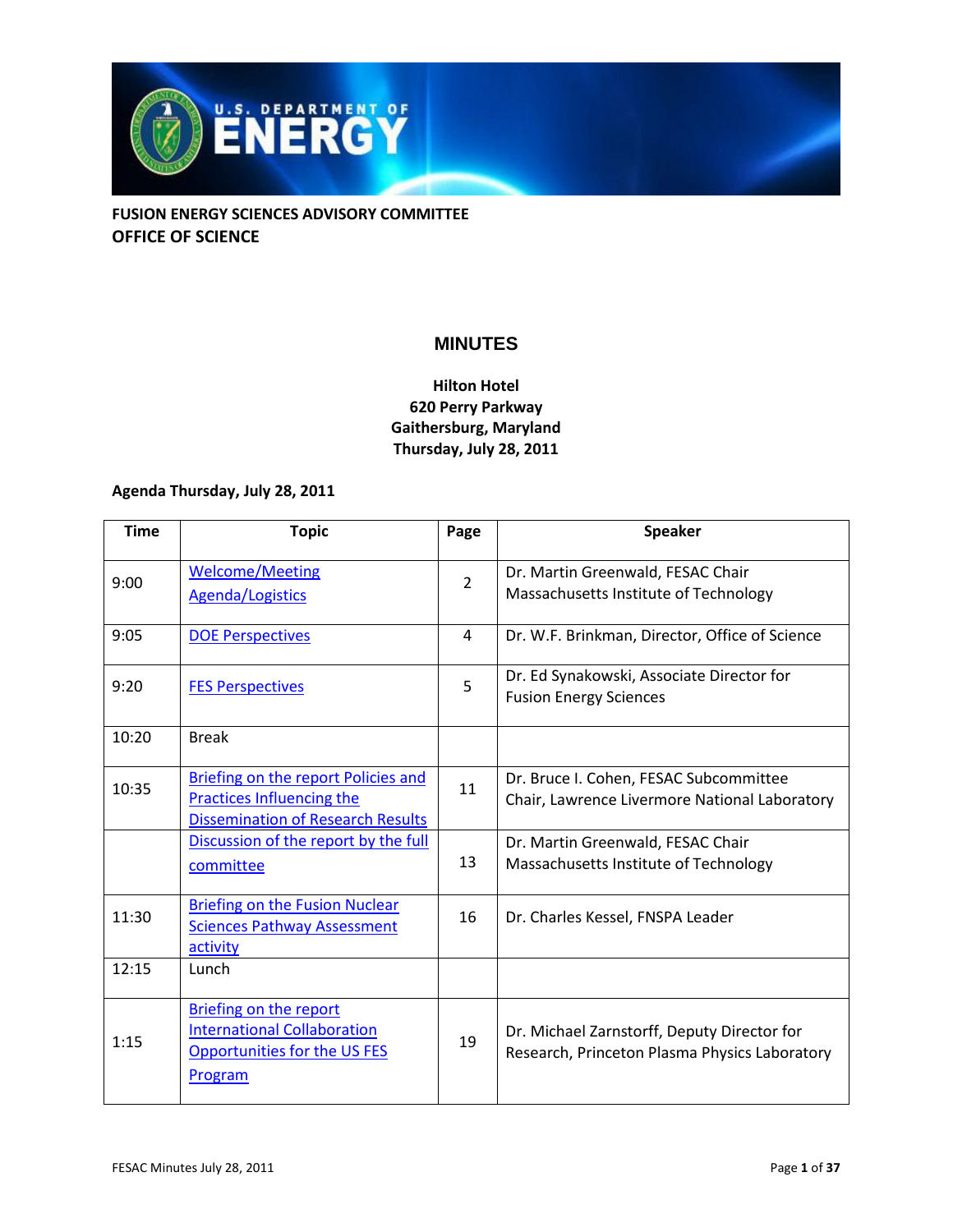# **FUSION ENERGY SCIENCES ADVISORY COMMITTEE 2010-2011**

| 2:00 | Discussion of a new charge                                                                                    | 24 | Dr. Martin Greenwald, FESAC Chair<br>Massachusetts Institute of Technology |
|------|---------------------------------------------------------------------------------------------------------------|----|----------------------------------------------------------------------------|
| 3:30 | <b>Break</b>                                                                                                  |    |                                                                            |
| 3:45 | <b>Update on ITER Project Status</b>                                                                          | 30 | Tom Vanek, Senior Policy Advisor, Fusion<br><b>Energy Sciences</b>         |
| 4:15 | <b>Public Comment</b>                                                                                         | 33 | Dr. Martin Greenwald, FESAC Chair<br>Massachusetts Institute of Technology |
| 4:45 | <b>FESAC discussions and</b><br>preparation of the letter to<br>DOE completing the research<br>results charge | 34 | Dr. Martin Greenwald, FESAC Chair<br>Massachusetts Institute of Technology |
| 5:30 | Adjourn                                                                                                       | 35 |                                                                            |

# **THURSDAY, JULY 28, 2011**

**Dr. Martin J. Greenwald, Chairman, was presiding.**

## [Welcome/Meeting Agenda/Logistics Dr. Martin Greenwald, FESAC Chair](http://doe.granicus.com/wordlinkreceiver.php?clip_id=f4c7ab3c-0abb-102f-bfd0-5f1650509f30&meta_id=1faeb0e5-0abc-102f-bfd0-5f1650509f30&time=25)  [Massachusetts Institute of Technology](http://doe.granicus.com/wordlinkreceiver.php?clip_id=f4c7ab3c-0abb-102f-bfd0-5f1650509f30&meta_id=1faeb0e5-0abc-102f-bfd0-5f1650509f30&time=25)

Dr. Greenwald welcomed committee members and noted they would try to monitor the time considering the full agenda. He stated that if anyone present wanted to make public comments they ought Mr. Albert Opdenaker know as soon as possible. He advised that the meeting was streaming on the internet. He welcomed Dr. Brinkman who was to give an update on the Office of Science.

## **ROLL CALL**

#### **Committee Members Present: Committee Members Absent:**

Dr. Martin J. Greenwald, Chair (MIT) Dr. Kathryn McCarthy (INL) Prof. Riccardo Betti, Vice-Chair (Univ. of Rochester) Prof. Edward Thomas, Jr. (Auburn Univ.) Dr. Richard W. Callis (General Atomics) Dr. Bruce Cohen (LLNL) Prof. Raymond J. Fonck (Univ. of Wisconsin) Dr. Amanda Hubbard (MIT) Dr. Hantao Ji (PPPL) Dr. Christopher J. Keane (LLNL) Dr. Ramon Leeper (SNL)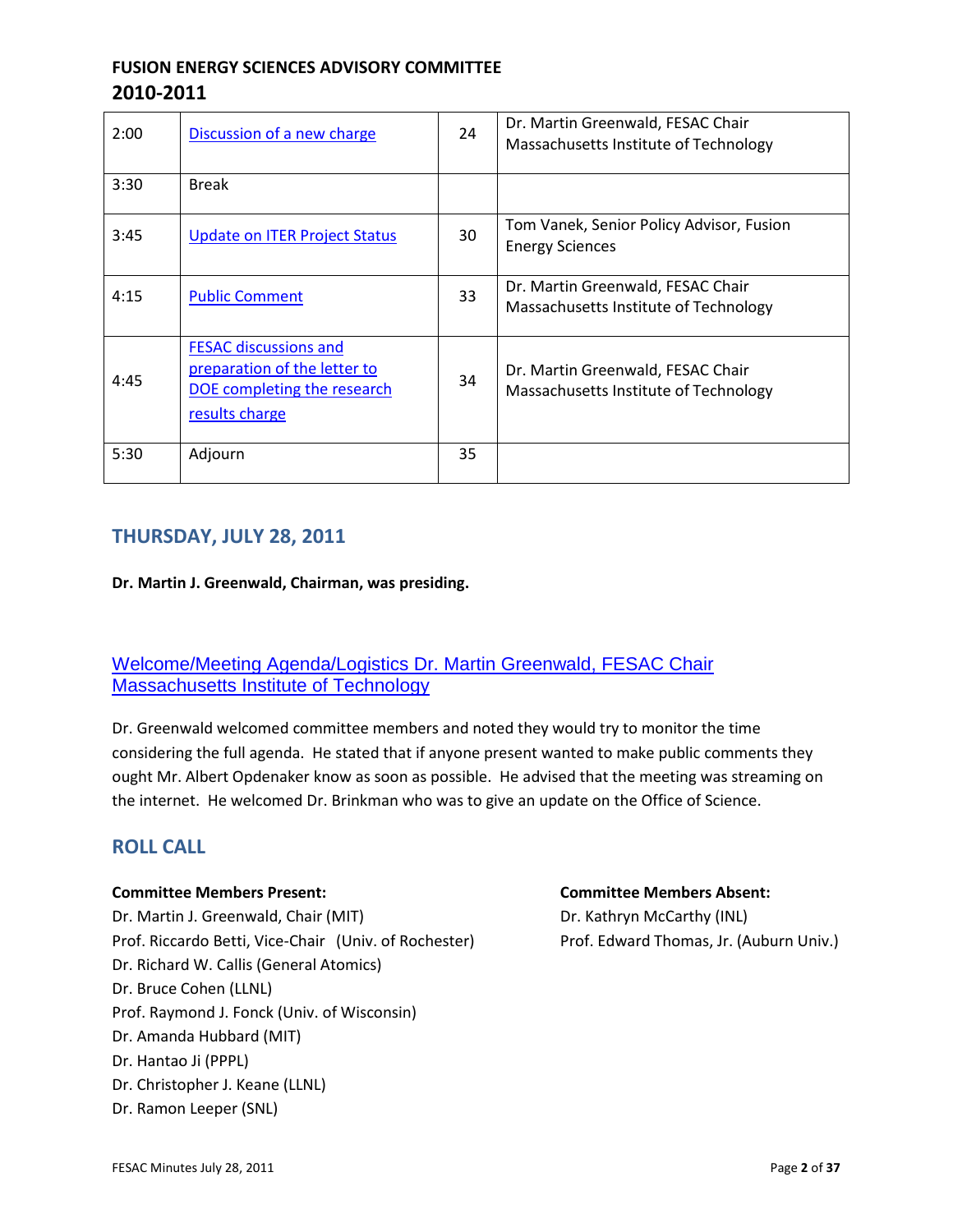# **FUSION ENERGY SCIENCES ADVISORY COMMITTEE 2010-2011**

Dr. Dale M. Meade (Princeton) Dr. Ellen Meeks (Reaction Design) Prof. Farrokh Najmabadi (UC San Diego) Prof. Robert Rosner (Univ. of Chicago) Dr. Nermin Uckan (ORNL) Dr. Steven Zinkle (ORNL)

#### **Ex-officio Members Present: Ex-officio Member Absent:**

Prof. Steven Allen (APS/DPP) Dr. John W. Steadman (IEEE-USA) Mr. Lee C. Cadwallader (ANS/FED)

#### **DOE DOE/SC Attendees:**

Dr. W.F. Brinkman, Director, Office of Science Dr. Patricia Dehmer, Deputy Director for Science Programs Dr. Ed Synakowski, Associate Director for Fusion Energy Sciences Mr. Albert L. Opdenaker III (Committee DFO) Dr. Sam Barish Ms. Laura Biven Ms. Kin Chao Dr. Steve Eckstrand Dr. Jim Glowienka Dr. Marcos Huerta Mr. Dan Lehman Dr. John Mandrekas Dr. Randall Laviolette Mr. Gene Nardella Dr. Karen Pao Mr. Peter Pappano Dr. Nirmol Podder Dr. Abhay Ram Dr. Ann Satsangi Mr. John Sauter

Dr. Francis Thio

Mr. Tom Vanek

#### **Other Attendees:**

Ms. Arti Garg, OMB Mr. Mark Haynes, Concordia Power Dr. Chuck Kessel, PPPL Ms. Julie Groeninger, PPPL Dr. Gerald Navratil, Columbia Univ. Dr. Hutch Neilson, PPPL Dr. Erol Oktay, Retired/DOE Dr. Miklos Porkolab, MIT Dr. Stewart Prager, PPPL Dr. Michael Roberts, RI, LLC Dr. Tony Taylor, GA Dr. James Van Dam, IFS, Texas Mr. Les Wagner, Consultant Dr. James R. Wilson, Princeton Univ.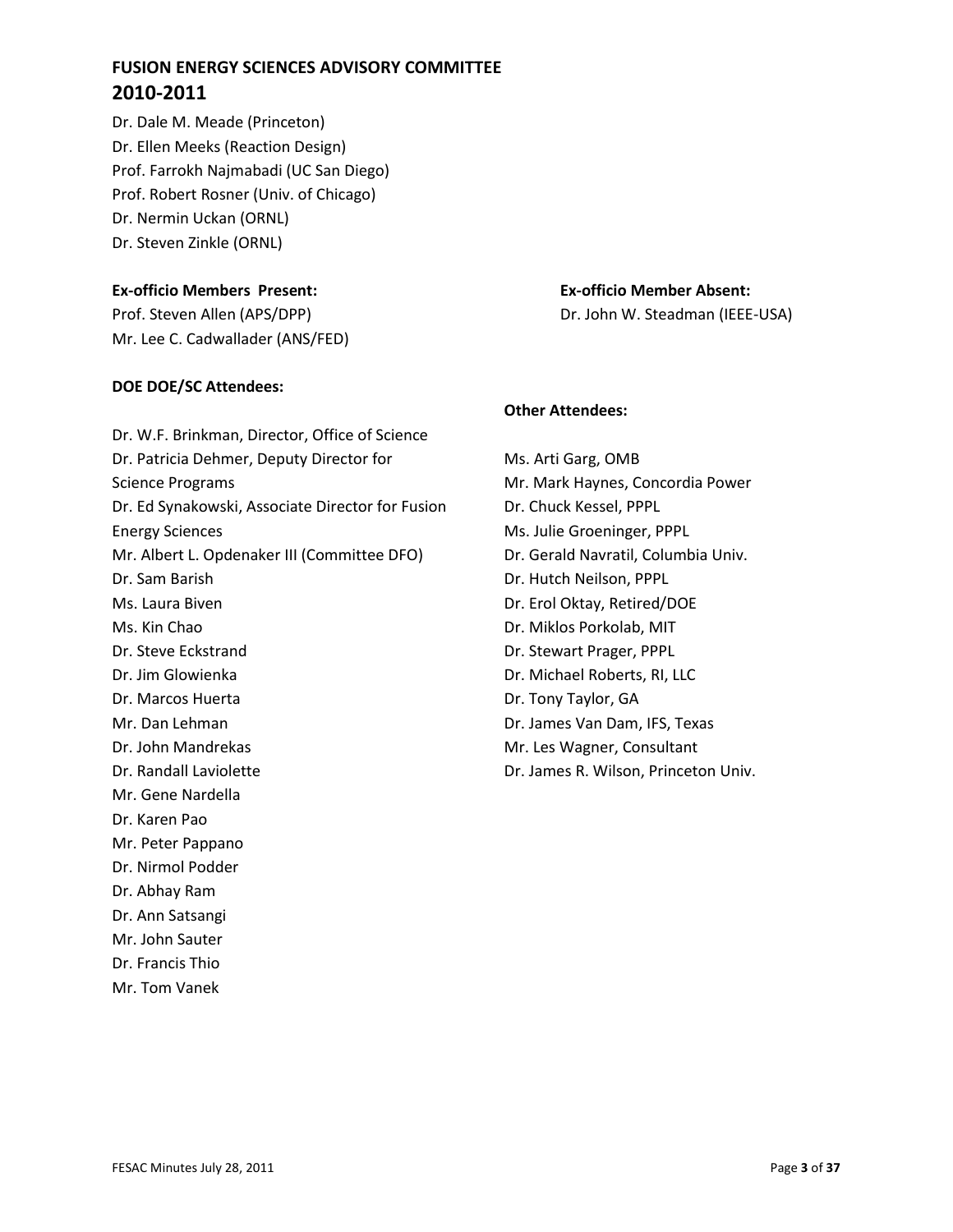## [DOE Perspectives Dr. W.F. Brinkman, Director, Office of Science](http://doe.granicus.com/wordlinkreceiver.php?clip_id=f4c7ab3c-0abb-102f-bfd0-5f1650509f30&meta_id=1fb8581b-0abc-102f-bfd0-5f1650509f30&time=135)

#### *Dr. W.F. Brinkman, Director***, Office of Science**

- Expressed the view that the Office of Science (OS) was facing a challenging time with regard to the budget. He noted that:
	- $\circ$  For the 2011 budget they received a constant budget with a little less than 2010.
	- $\circ$  Last year they cut \$50 million for 2011 which was an improvement to the previous year when \$1 billion was cut.
	- $\circ$  New attitude in Washington where the concept of remaining constant was being upheld and considered good.
	- o Situation represented a very different level of funding than in the past several years.
- Noted from the Fusion Energy Sciences point of view some important things had happened over the past two years.
- Discussed ITER (International Thermonuclear Experimental Reactor):
	- o ITER had an excellent team with Dr. Osamu Motojima at the top.
	- $\circ$  Of the opinion that the prospects for ITER had improved because of the team with Dr. Motojima taking a strong leadership role.
	- o The Japanese were experiencing some problems due to the earthquake.
	- o The commitment of the Europeans was strong.
	- $\circ$  The U.S. budget was going to be strained because beginning in 2013 ITER has to grow into a large project. From the American point of view it would require \$200 to \$300 million a year. Emphasized that it was a large amount of money and that the community would have to work together, and convince the Hill and White House to ensure it stays on track.
	- $\circ$  Recommended that the scientific community ensure that the funds went to ITER and were not drawn from other areas which could result in a backlash.
	- $\circ$  Stated that ITER's burning plasma was an important step in trying to get to a real fusion reactor.
	- o Encouraged members to talk to their Congressmen and Senators and advocate.

Dr. Brinkman was asked about the construction budget profile, and how many years the project would require the sum of \$300 million for. Dr. Brinkman responded approximately three years but the fact that the project was in a position to go was important.

Dr. Greenwald noted that there was an increase in fusion in the Congressional budget. He asked if he had any understanding of that. Dr. Brinkman responded that Congress had given them what they had asked for. They asked for \$105 million in FY12 but he noted that that had to go up from there. Dr. Brinkman stated that Fusion Energy Sciences (FES) had a fair bit of support on the Hill.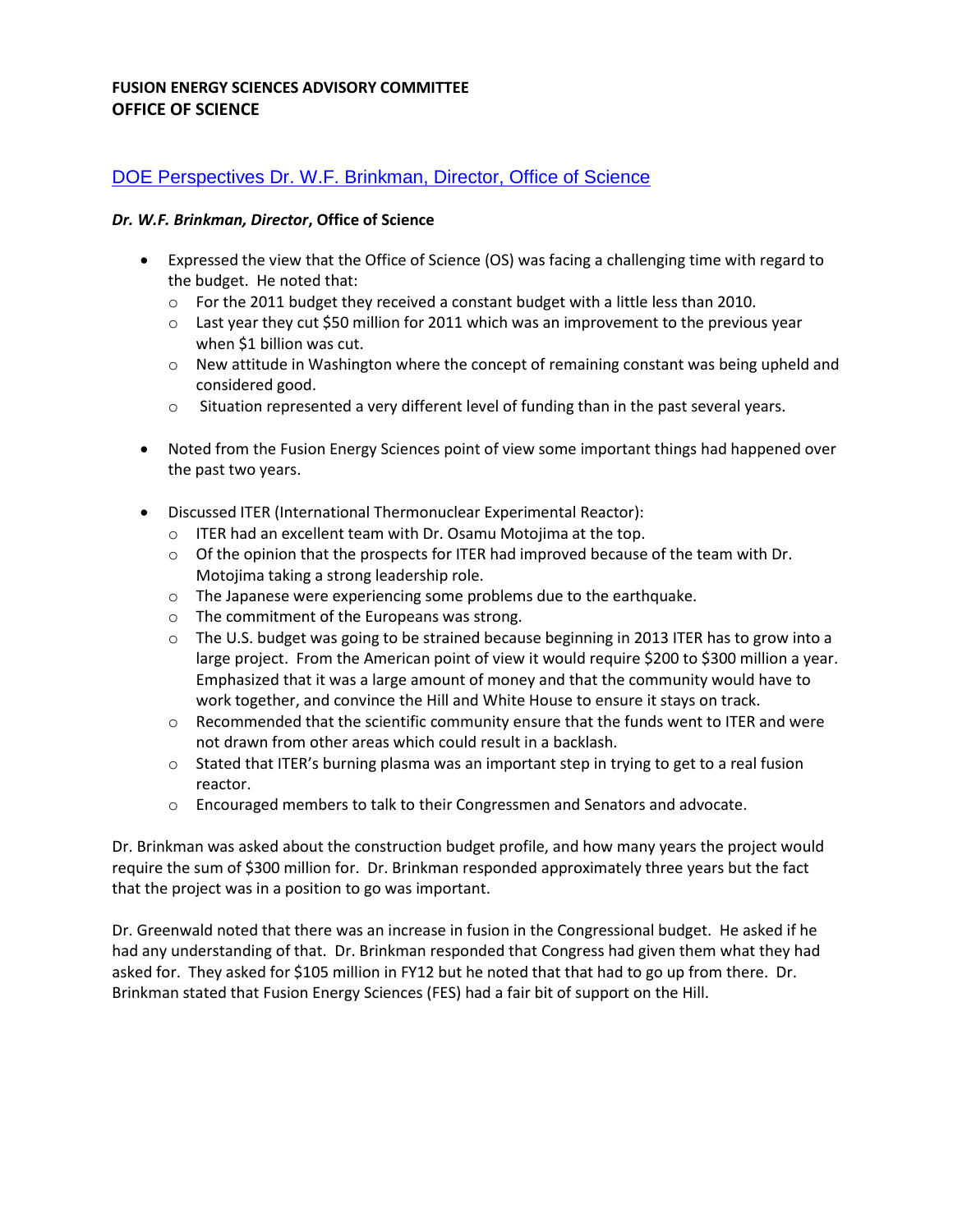[FES Perspectives; A New Charge Dr. Ed Synakowski, Associate Director for Fusion](http://doe.granicus.com/wordlinkreceiver.php?clip_id=f4c7ab3c-0abb-102f-bfd0-5f1650509f30&meta_id=1fbca4bc-0abc-102f-bfd0-5f1650509f30&time=782)  Energy Sciences - [Due to technical difficulties encountered during the early portion of](http://doe.granicus.com/wordlinkreceiver.php?clip_id=f4c7ab3c-0abb-102f-bfd0-5f1650509f30&meta_id=1fbca4bc-0abc-102f-bfd0-5f1650509f30&time=782)  [the meeting, we were unable to record the audio portion of the presentation made by](http://doe.granicus.com/wordlinkreceiver.php?clip_id=f4c7ab3c-0abb-102f-bfd0-5f1650509f30&meta_id=1fbca4bc-0abc-102f-bfd0-5f1650509f30&time=782)  [Dr. Ed Synakowski. We apologize for this inconvenience. The essence of his](http://doe.granicus.com/wordlinkreceiver.php?clip_id=f4c7ab3c-0abb-102f-bfd0-5f1650509f30&meta_id=1fbca4bc-0abc-102f-bfd0-5f1650509f30&time=782)  [presentation can be found in the slides that he presented, which are available as](http://doe.granicus.com/wordlinkreceiver.php?clip_id=f4c7ab3c-0abb-102f-bfd0-5f1650509f30&meta_id=1fbca4bc-0abc-102f-bfd0-5f1650509f30&time=782)  [attachments in the minutes.](http://doe.granicus.com/wordlinkreceiver.php?clip_id=f4c7ab3c-0abb-102f-bfd0-5f1650509f30&meta_id=1fbca4bc-0abc-102f-bfd0-5f1650509f30&time=782)

# [FES Perspectives; A New Charge Dr. Ed Synakowski -](http://doe.granicus.com/DocumentViewer.php?file=doe_11206d90b16691da8332336e67b38707.pdf) Slides

#### **Dr. Ed Synakowski,** *Associate Director for Fusion Energy Sciences*

Offered an update on the Fusion Energy Sciences Program, a snapshot of ITER and new charges.

#### **Developments within the Office**

- Welcomed the next research division director, Dr. James Van Dam, to Fusion Energy Sciences and gave highlights of his education and career.
- Made other staff announcements:
	- o Post for SES leadership position of facilities, operations and projects division would come after the formal reorganization of the division was completed.
	- o Other new hires have included Ed Stevens (Project Manager from NASA (National Aeronautics and Space Administration); Ann Satsangi (General Plasma Science) (GPS); Sean Finnegan (GPS and HEDLP (High Energy Density Laboratory Plasmas)); Pete Pappano (Materials scientist) and Pam Miller (Program analyst, budget formulation, personnel).
- Introduced the new FES organizational structure and how it reflected their goals as a community.
	- $\circ$  Broken into two operating principles with two divisions (1) research and (2) facilities, operations and projects.
	- o Within the research division these actions were anticipated:
		- **Program managers would constitute teams that would interface with the community** establishing goals and metrics, and monitor progress on targeted goals.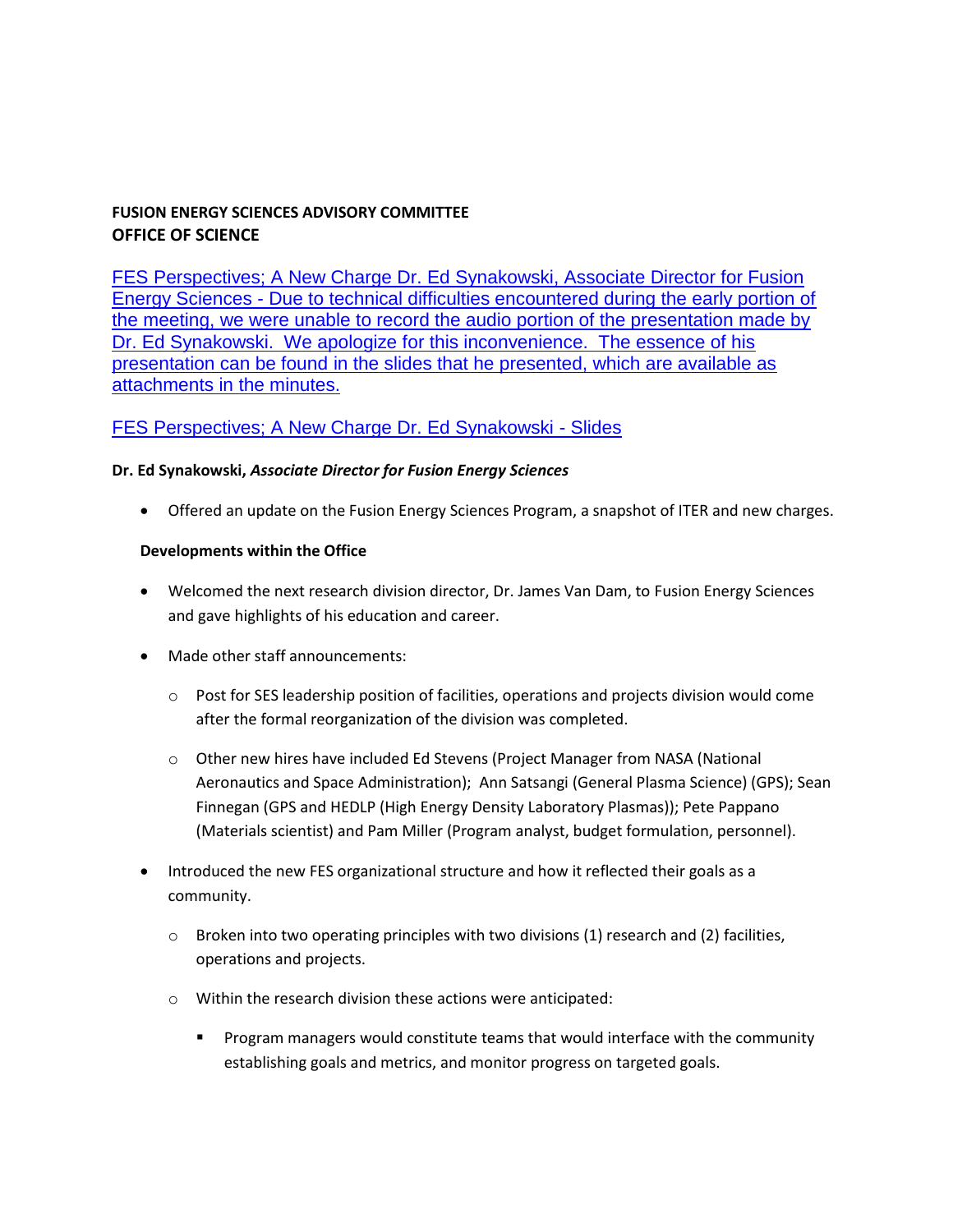- **Teams would reflect fusion energy science and the goals which needed to be pursued in** future years.
- $\circ$  The facilities, operations and projects divisions would maintain and develop a consistent approach in major facility operations and project management.
- Detailed two aims of this organizational change, one being to better reflect work that is done and support the work and functions required of a national program. The second was to create a flexible template that would promote the cross-fertilization of ideas and expertise.
- Provided an update of solicitations:
	- $\circ$  41 proposals were received for the theory solicitation and these were being reviewed. Decisions would be made before September 30, 2011.
	- o The joint FES/ASCR (Advanced Scientific Computing Research) SciDAC (Scientific Discovery through Advanced Computing) solicitation should be published in early August. Tentative due dates are September 9th for pre-applications and October 26th for full proposals.
	- o The NSTX Diagnostics collaboration solicitations should be published in early August. Tentative dates are mid-September for pre-applications and October 18th for full proposals.
	- o The joint FES/NNSA (National Nuclear Security Administration) High Energy Density Laboratory Plasmas solicitations should be published in mid August. Letters of intent due October 1 and full proposals due October 15.
	- $\circ$  Materials solicitation is planned for late FY11 and will be published in September. Proposals will be due in late fall or early winter.

#### **Update of the ITER Construction Site**

- Provided an update of ITER:
	- o Council meeting last June and construction is proceeding well.
	- $\circ$  One of the leading questions concerned ITER payments and the EU budgetary system.
	- $\circ$  Another major question was the impact of the Japanese disasters on that country's ability to deliver.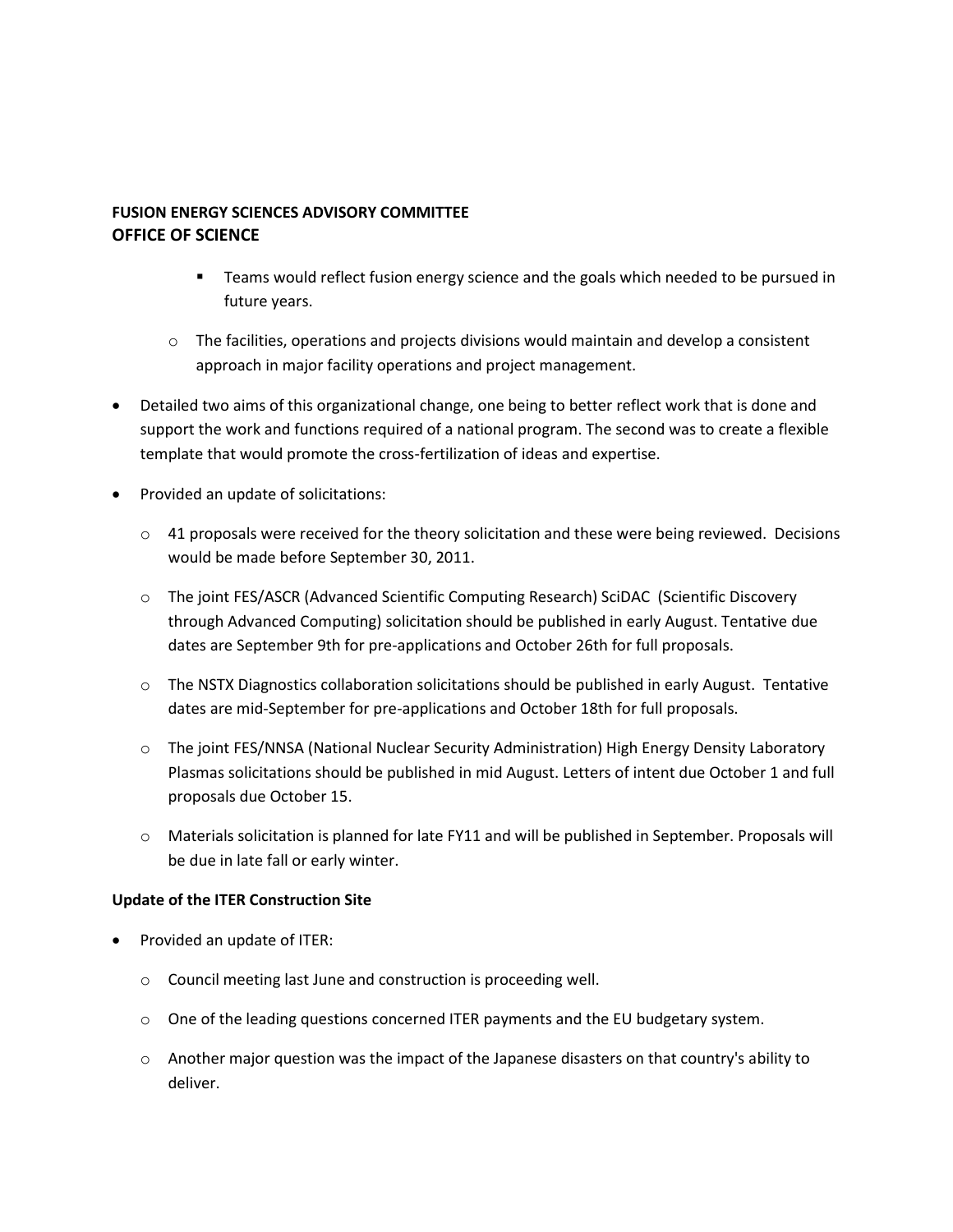- $\circ$  Director General Motojima stated that he wanted to keep the delay from the disasters to a maximum of one year, so first plasma in 2020.
- o Dr. Synakowski and Ned Sauthoff, Director, U.S. ITER Organization are part of a task group working on modifying the schedule.
- o Slides of the Tokamak Complex excavation site in June 2011 were shown.
- $\circ$  Slides were shown of the sites of the 500 seat amphitheatre of the future ITER headquarters and one of the two 38.3 meter-long steel beams destined for the Poloidal Field Coil Winding Facility's 25 ton traveling crane.

#### **New Charge Given to FESAC**

Discussed and presented the new charge given to the FESAC by Dr. Brinkman. The new charge is composed of three elements. The first two elements could naturally be dealt with by one FESAC subcommittee, with a second subcommittee required for the third element. The report from FESAC on the results of the committee's work on the three elements is required to be presented to DOE no later than January 31, 2012.

#### **First Element of the Charge**

- The first element of the charge is: "What areas of research on new international facilities provide compelling scientific opportunities for U.S. researchers over the next 10-20 years? Look at opportunities in long-pulse, steady-state research in superconducting advanced tokamaks and stellarators; in steady-state plasma confinement and control science; and in plasma-wall interactions."
- Noted that the committee should focus its efforts on new and emerging superconducting facilities in Asia and Europe, such as the East Tokamak in China, the KSTAR tokamak in South Korea, and the Wendelstein 7-X stellarator in Germany.
- Advised that the scope of the work on this charge should be narrower rather than broader, that is for the sake of this charge we are looking at tokamaks and stellarators. Other international opportunities will be studied at a later date.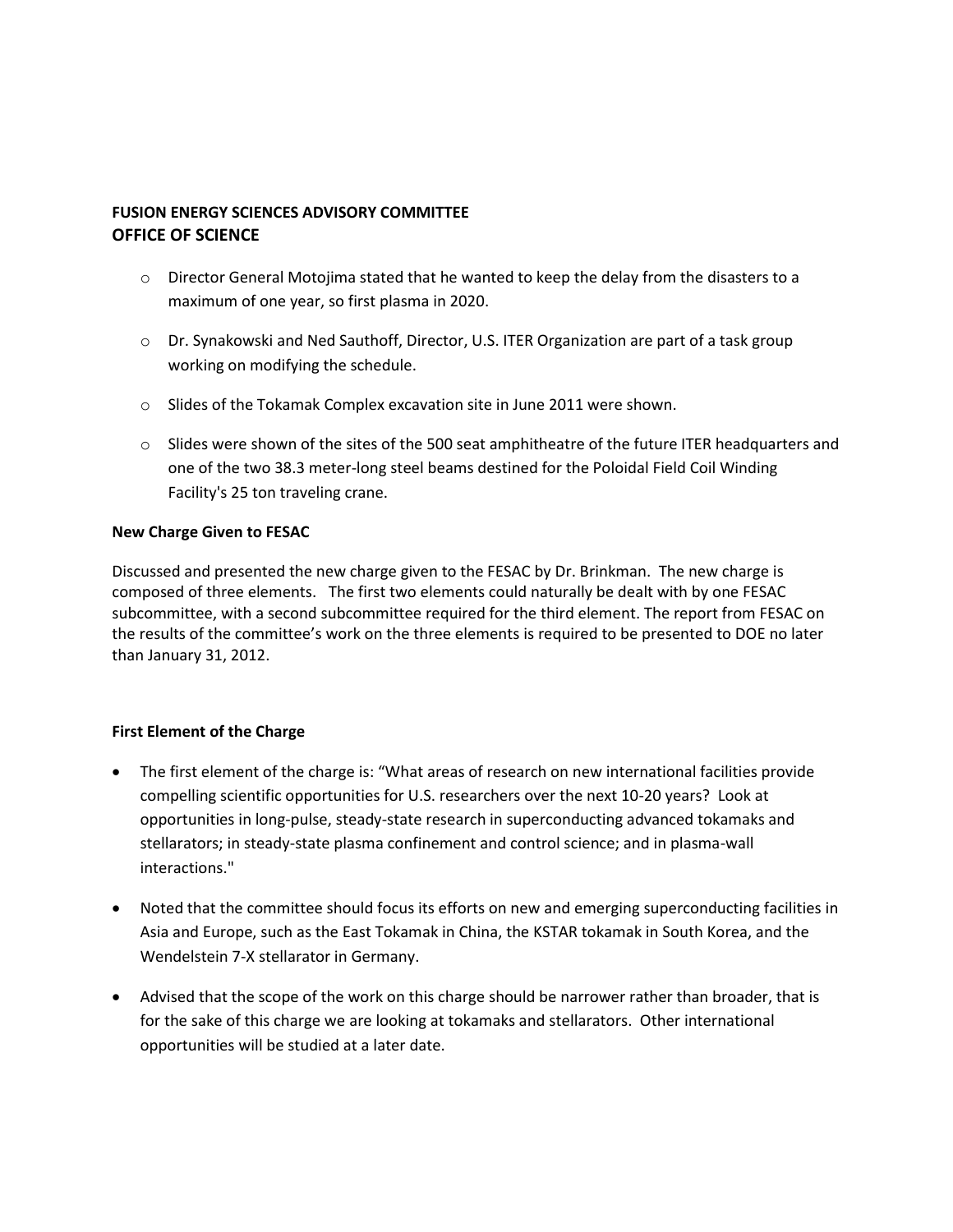#### **Second Element of the Charge**

- The second element of the charge is: "What research modes would best facilitate international research collaborations in plasma and fusion sciences: Consider modes already used by these communities as well as those used by other research communities that have significant international collaborations."
- Noted that the committee should examine what we can learn from other scientific fields such as high energy physics and nuclear physics, and others that have had to undergo a transition and become significantly involved in overseas research efforts.
- Stated that committee members are encouraged to engage members of these other fields of science and representatives from universities where international efforts have been both successful and where initiatives may have failed.
- Encouraged committee members to share their observations about international collaborations of which they are aware, and determine what we may be able to learn from the other fields of science.

#### **Third Element of the Charge**

- The third element of the charge is: "What areas of research in materials science and technology provide compelling opportunities for U.S. researchers in the near term and in the ITER era? Please focus on research needed to fill gaps in order to create the basis for a DEMO and specify technical requirements in greater detail than provided in the MFE (Magnetic Fusion Energy) ReNeW (Research Needs Workshop) report. Also, your assessment of the risks associated with research paths with different degrees of experimental study vs. computation as a proxy to experiment will be of value."
- Asked them to consider the near-term and the long-term and what could be done with existing facilities, new facilities and emergent international facilities.
- Asked them to consider experiments and the role of computation, identify 2-3 different pathways and what are the risks of following each path.
- Asked them to identify 2-3 paths with varying emphases on massively parallel computing with risks associated with each.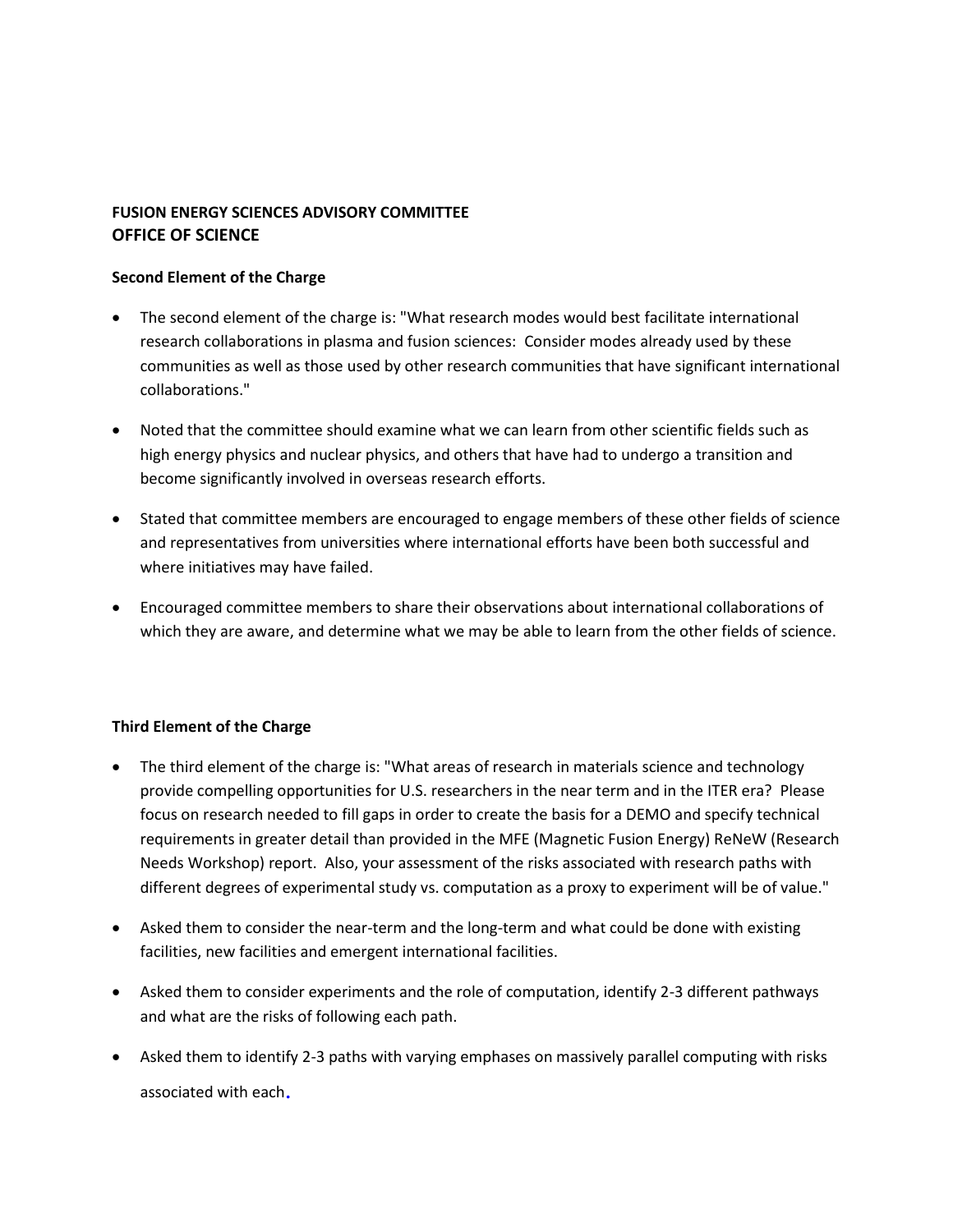Noted they should consider materials, nuclear, non-nuclear, differential and integrated and harnessing fusion power.

# **COMMITTEE DISCUSSION**

Dr. Riccardo Betti noted the budget constraints that would affect the program and push the U.S. into the position of looking at opportunities abroad. His concern was that this meant that leadership would also be abroad. He asked what he would do if he did not have those budget constraints. Dr. Synakowski responded (inaudible).

Dr. Betti noted that materials science is a long-term issue for fusion. He stated that plasma physics was not a done deal. He added that they thought they would have plasma that produced its own heat and own current and this was not realistic at the moment. He thought rather than concentrating on the long-term issue that assumed they would have the burning plasma, he thought they should focus their efforts on making sure that they could achieve the burning plasma. Dr. Synakowski responded (inaudible).

Dr. Hantao Ji asked about the first two charges. He thought that it was important that the U.S. work well with the other partners but said he wasn't clear about the intention of the collaboration. He thought for collaboration to happen you would have your own strong base program, and then the other partners would have a strong program with a different emphasis. Then each program would collaborate and help each other. He asked about the best ways to collaborate and the intentions of the U.S. in 10 or 20 years. Dr. Synakowski responded (inaudible). Dr. Ji asked about outcomes with regard to charge one and two. Dr. Synakowski responded (inaudible).

Dr. Greenwald noted that in the wording of the charge he would have liked to see "strategic opportunities" rather than "scientific opportunities" even though "scientific opportunities" was also important. He noted that the issue should be looked at in a broad context and hoped that this was going to be part of what they needed. He thought they should be strategic as well as tactical. Dr. Synakowski said they would pursue the singular scientific opportunity here and that the strategic viewpoint was healthy.

A member asked if he could clarify whether they were looking for any input on HEDLP. Dr. Synakowski responded (inaudible).

Dr. Amanda Hubbard asked for clarification. She said when they are asked to look at fields where they have almost completely off-shored the research it sets off the alarm bells that they might be seeing their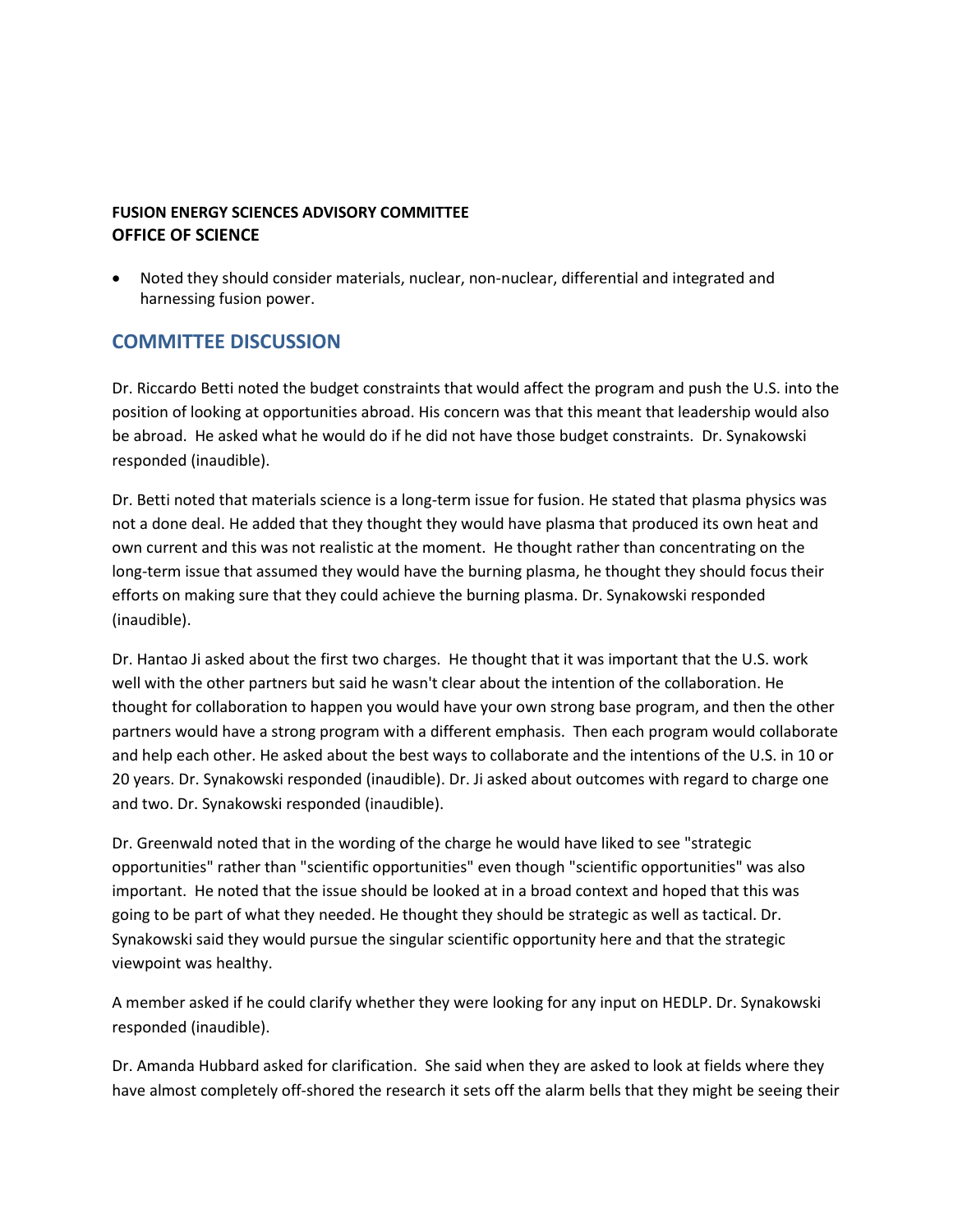vision for the future fusion program. She hoped that that was not what they intended. She thought without strong expertise in the U.S. they would have nothing to bring to the table. She asked if he could clarify and set minds at ease and explain the balance maybe ten years down the road. Dr. Synakowski responded (inaudible).

Dr. Raymond Fonck noted that in reading the charge there appeared to be a presumption that there was a need to take research offshore together with certain value judgments as to what was or was not important. He would have liked the issue of what research is done offshore studied carefully to address the issue of balance. He said if the U.S. has to be a niche player, what niche would they choose, and how does this charge address choosing that niche? Dr. Synakowski responded (inaudible).

Dr. Dale Meade asked how many years did they think they would be working with the run-up of the ITER budget over constraints on the fusion budget; how many years they would be working at squeezing through this tight knothole. He mentioned the many decisions that would have to be made would affect their future long term, what would things look like once they had squeezed through. He was pleased to hear that Dr. Synakowski described his vision for a fusion nuclear science facility as a goal and believed this would assist in framing some of the decisions. Dr. Synakowski responded that he had talked about something much broader than the offhand comments he made. Dr. Meade thought the work requested in the charges did not allow a great amount of time but would set in motion a direction that would be in place for several years. Dr. Synakowski clarified that the charge was asking about technical opportunities and he did endorse the idea of looking at this strategically. He noted that the challenge and opportunity associated with international collaboration was rich and complex and required certainty about their future to really answer some of the members' questions.

Dr. Ramon Leeper asked Dr. Synakowski about strategic options. He responded that there was a range of strategic options. He noted that there was a significant range of options that could arise domestically. He noted that if in the future the committee wanted to go beyond the technical opportunities for the fusion program he would welcome that decision of them taking a more strategic view.

Dr. Bruce Cohen made two points: (1) The new charge on international collaborations might be used to provide feedback from the community and commentary that should be useful to DOE Fusion Energy Sciences in its planning with respect to funding work in international collaborations and perhaps helping the office in its thinking leading to a new solicitation later in FY2012 in the international collaborations area; (2) he did not feel threatened that FES was moving the fusion research program offshore by focusing more attention on international collaborations and that FES was trying to do the right thing in taking advantage of important off-shore facilities.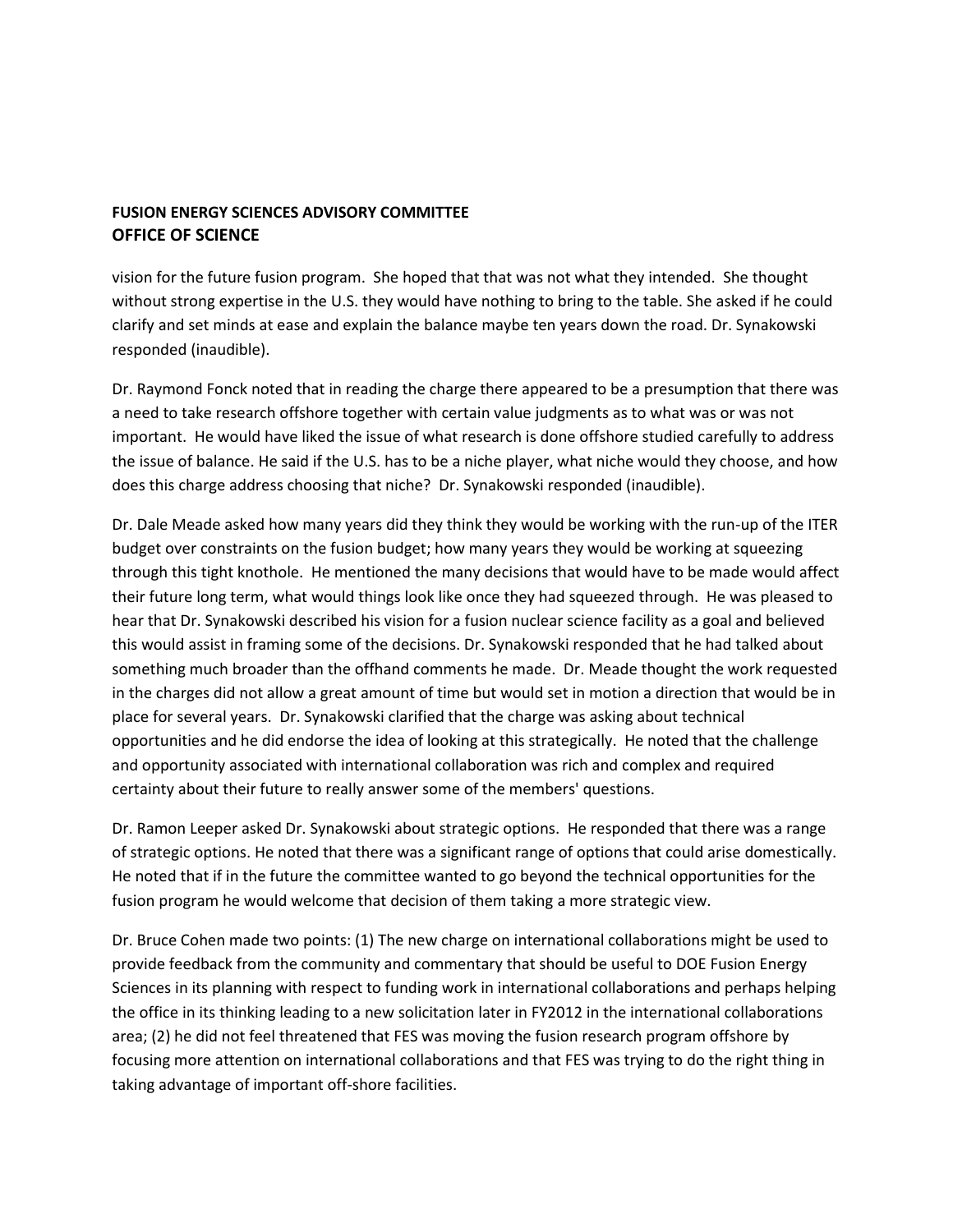Dr. Betti stated that in the charge letter the leadership in the experiments and facilities would be abroad due to the budget. He asked about retaining the leadership in predictive capability and plasma simulations as these would not require the same amount of funding for a large facility. He asked if this was something that the U.S. could do. He asked if they were ensuring that they retain at least a leadership in the predictive capability. In addition to that issue he asked about the fusion simulation project. Dr. Synakowski responded that within budget constraints the answer was yes, he agreed.

Dr. Robert Rosner asked about the issue of reliability with international collaborations, considering the U.S. past experiences which he noted were not always positive. He mentioned space projects with a comparable size to what they were talking about. He said that Congress was in the midst of trying to kill the James Webb Space Telescope in the context of the Europeans having spent about a billion Euros. He asked about how the office was thinking about the risk analysis of going in that direction for large projects. Dr. Synakowski clarified that he was talking about the risk stateside. He did not have a definitive answer for that and noted that they were living it 'in spades' with ITER.

Dr. Greenwald noted that there was a public perception problem with ITER, a negative perception. He thought that there were communication problems in that when they communicate they gloss over issues rather than opening up to the difficulties and challenges. He urged them to be more open about the challenges and issues so that the real story gets out to the public as opposed to negative rumors. Dr. Synakowski agreed with him. Dr. Greenwald noted that the U.S. was different than other cultures that treated communication with the public and politicians differently, being less open and accessible. If the U.S. public was treated that way could begin to perceive the project in a negative way.

## [Break](http://doe.granicus.com/wordlinkreceiver.php?clip_id=f4c7ab3c-0abb-102f-bfd0-5f1650509f30&meta_id=1fc05f31-0abc-102f-bfd0-5f1650509f30&time=4727)

The Advisory Committee recessed for a ten minute break.

[Briefing on the report Policies and Practices Influencing the Dissemination of Research](http://doe.granicus.com/wordlinkreceiver.php?clip_id=f4c7ab3c-0abb-102f-bfd0-5f1650509f30&meta_id=1fc3d931-0abc-102f-bfd0-5f1650509f30&time=5955)  [Results Dr. Bruce I. Cohen, FESAC Subcommittee Chair, Lawrence Livermore National](http://doe.granicus.com/wordlinkreceiver.php?clip_id=f4c7ab3c-0abb-102f-bfd0-5f1650509f30&meta_id=1fc3d931-0abc-102f-bfd0-5f1650509f30&time=5955)  **Laboratory** 

[Presentation: Briefing on the report Policies and Practices Influencing the Dissemination](http://doe.granicus.com/DocumentViewer.php?file=doe_5a1d43ec74bc68356b5f06fa745c5582.pdf)  [of Research Results Dr. Bruce Cohen -](http://doe.granicus.com/DocumentViewer.php?file=doe_5a1d43ec74bc68356b5f06fa745c5582.pdf) Slides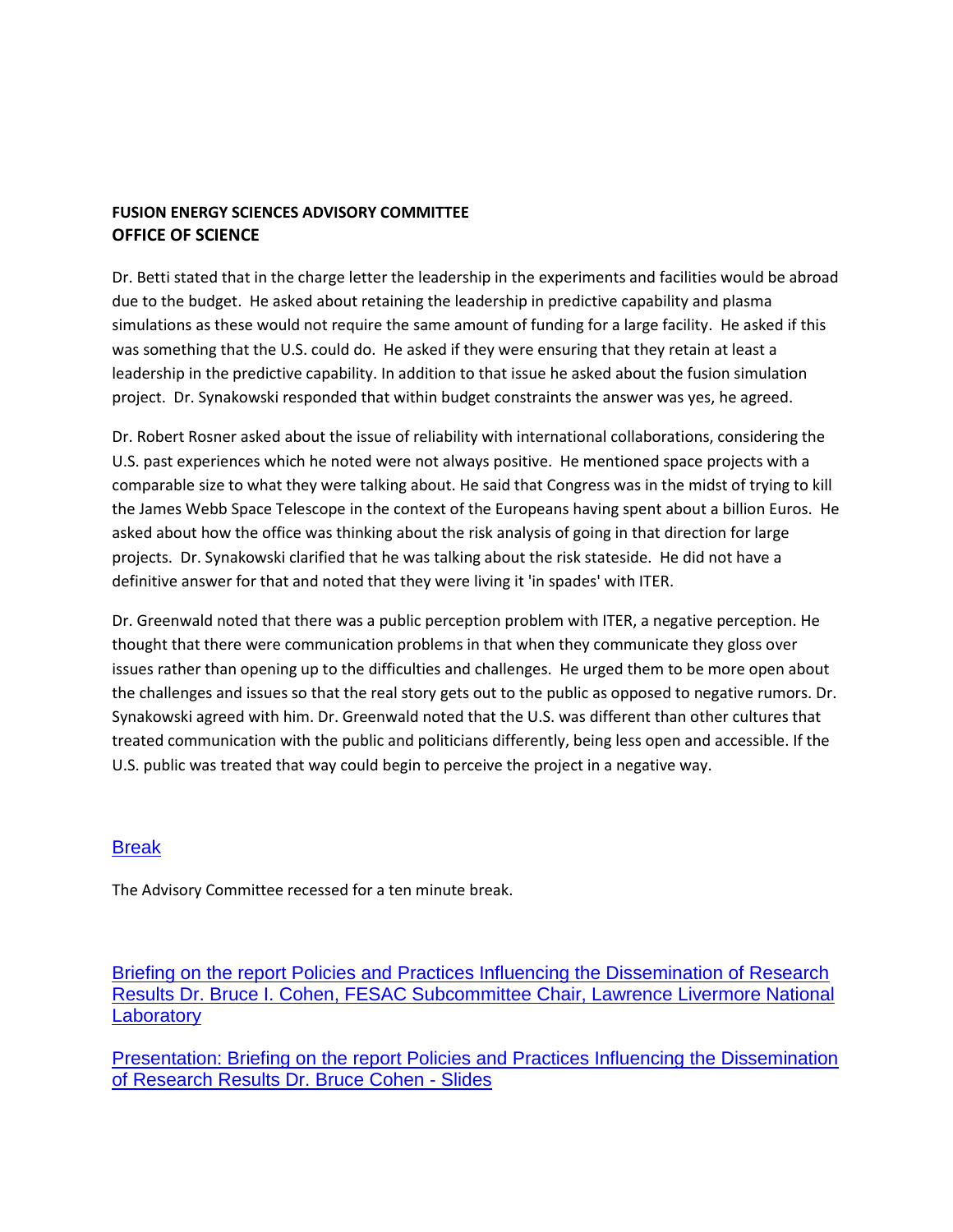#### **Dr. Bruce I. Cohen,** *FESAC Subcommittee Chair, Lawrence Livermore National Laboratory*

- Noted he was presenting on a FESAC panel report in response to a charge from the Office of Science. Noted that the report addressed the assessment of the policies and practices influencing dissemination of research results.
- Gave names for the members of the panel who were given the assignment which was an assessment or a fact-finding exercise.
- Explained that the charge was motivated by the America COMPETES Reauthorization Act of 2010. Noted that this federal legislation has a section that instructed the Department of Energy (DOE) among others, to have research disseminated in such a way as to assist American industry and manufacturing.
- Stated that Dr. Brinkman wanted to know from all offices within the OS how research results were disseminated. Noted that research results included scholarly papers and publications, public presentations, reports, software and digital data.
- Reviewed all the questions that were asked by panel members relating to the dissemination of research results including the executive summary.
- Stated that the FES like others in the OS had well-developed practices. Noted that the principal investigator (PI) had the most responsibility for executing the policies. Advised that the institutions helped with the policy.
- Noted that there was attention given to intellectual property. Stated that the DOE had a long history in dealing with intellectual property so the public could benefit. Explained that when institutions retained the rights to the material that it became a better way to get it out to the public.
- Discussed the issue of digital data which currently had the least amount of policy in existence. Practice evolves constantly due to the fact that digital data and devices and the media change constantly.
- Reviewed the process of what the panel did: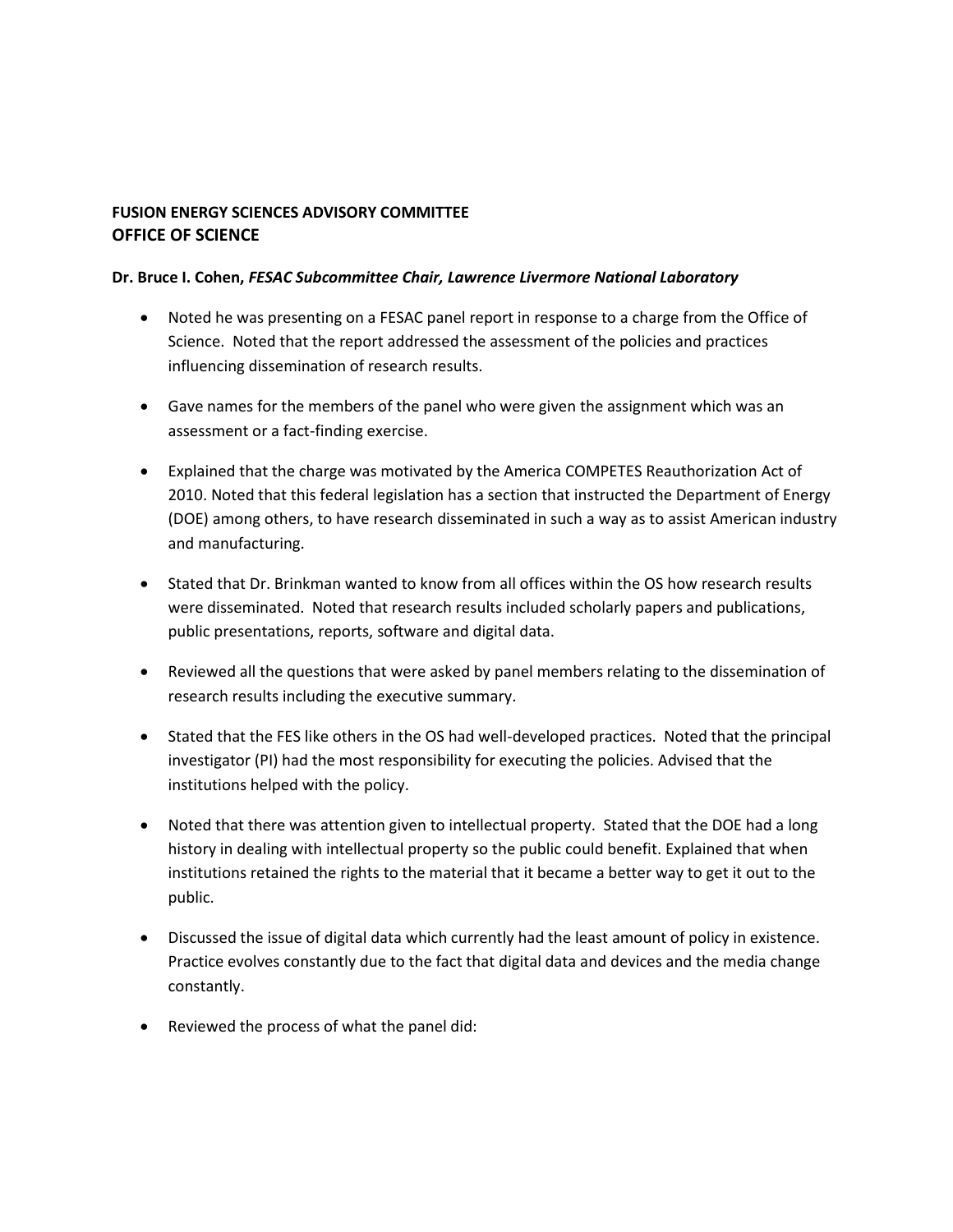- o Made up of appointees suggested by Dr. Greenwald and Dr. Cohen and broadly representative of the FES research community including universities, national laboratories and corporate entities.
- $\circ$  A questionnaire was developed from the charge and all panels members agreed to assist.
- o Each member did their own fact-finding.
- $\circ$  Dr. Cohen assembled the input into a document subsequent to vetting an outline of what they intended to do and the process with Dr. Greenwald and the panel members.
- o The draft report was written and they did iterations with the panel.
- Discussed the outline of the panel report:
	- o First part was the introduction, the process, overview and organization.
	- $\circ$  Main areas of the report included publications and reports, conference presentations, digital data, software and issues and challenges.
	- $\circ$  For publications and reports there was very little policy from the DOE. He considered that the community was self-organized with publications and reports getting information into the public forum through publications and journals.
	- $\circ$  Intellectual property, copyrights and patents was a mature process with plenty of policy. In addition there was additional institutional resources to assist the PI to know how manage the process.
	- $\circ$  Conference presentations had similar types of policies and practices with no vetting, different than publications with peer review for quality control.
	- o With digital data he noted that major research groups have self-organized and have policy statements on how collaborations handled digital data, rules etc. and access is controlled.
	- $\circ$  He noted that the FES community did not have a lot of experience with requests from outside the community for access. He thought that this was an area about which the DOE should consider how access was given and the cost of that access. Noted that there could be conflicts between the Freedom of Information Act and America COMPETES Act involving abusive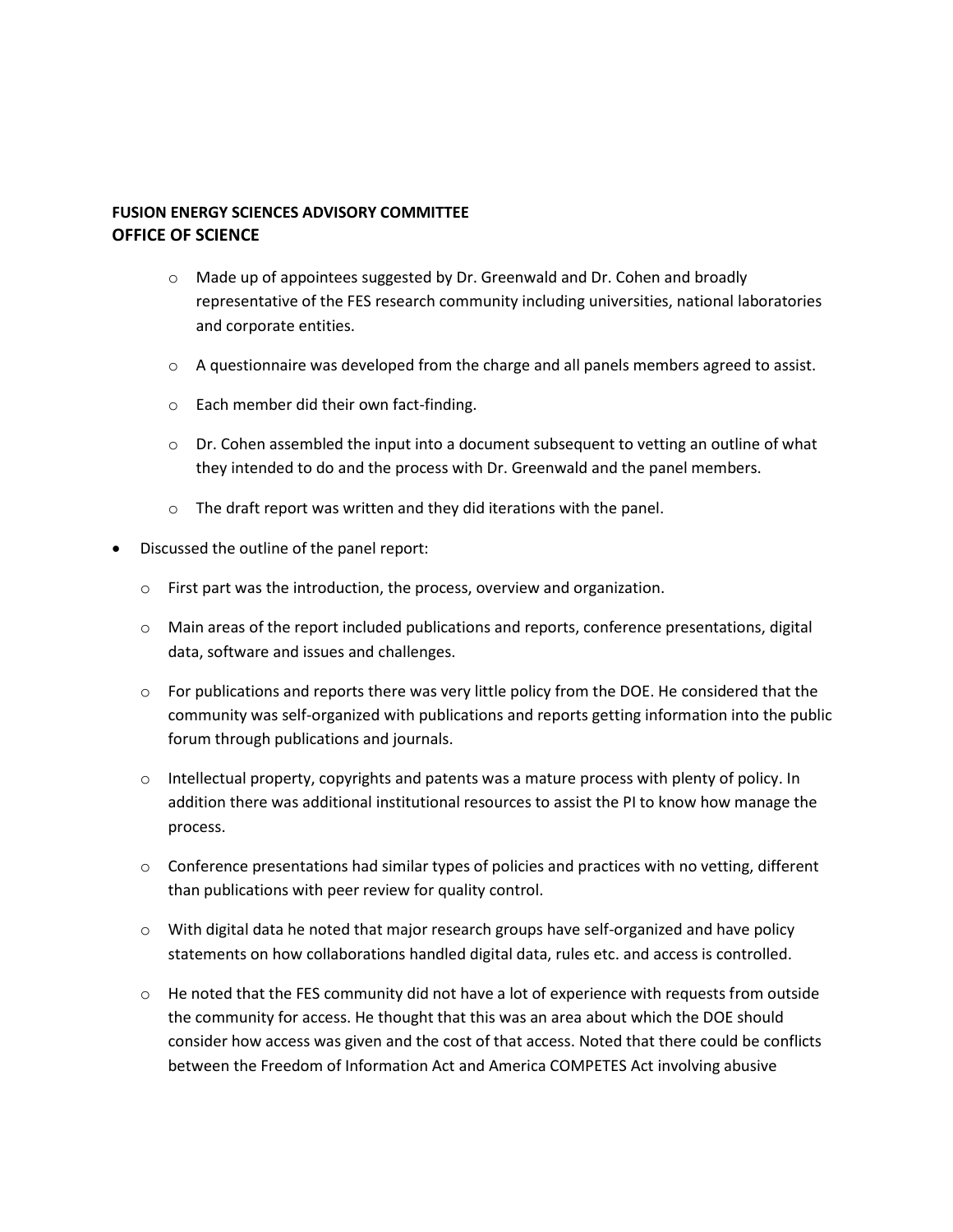requests for access. Currently there were no protections against abusive requests for access to data.

o Another issue was the unintended consequences of a policy of promoting access to digital data. Stated this was complicated in that one would have to explain how the data was organized and what software dependencies there are to analyze the data. There would be a cost to the researcher to support the person making the request. The issue was raised as to whether this would be part of the researcher's obligation under the research grant. Thought that there was no guidance about long-term issues for access. There was also the issue of evolving technology affecting set policy for access to digital data.

# [Discussion of the report by the full committee Dr. Martin Greenwald, FESAC Chair](http://doe.granicus.com/wordlinkreceiver.php?clip_id=f4c7ab3c-0abb-102f-bfd0-5f1650509f30&meta_id=1fc64f22-0abc-102f-bfd0-5f1650509f30&time=7475)  [Massachusetts Institute of Technology](http://doe.granicus.com/wordlinkreceiver.php?clip_id=f4c7ab3c-0abb-102f-bfd0-5f1650509f30&meta_id=1fc64f22-0abc-102f-bfd0-5f1650509f30&time=7475)

Dr. Greenwald thanked Dr. Cohen and his panel for efficiently dealing with the charge.

Dr. Rosner noted that a review took place a decade ago but thought that the issue not discussed then and now this report was reflecting an issue of the isolation of the FES community from the rest of the physics community. He thought that the dissemination of results from a practical point of view was all about ensuring that the rest of the physics community was aware of their research. He considered this a long-standing problem for their community. Dr. Cohen responded that no one introduced that issue and he agreed that maybe that was part of the problem. He said he did not know how to respond to the statement but thought they shared the same practices. They had annual meetings where presentations are given in a public forum. They published in major journals, also available to the rest of the physics community and he continued to elaborate. He thought that the FES community in his opinion was not different to the physics community. Dr. Rosner gave an example of fewer speakers from their specific community in colloquia compared to speakers from the general physics community. Dr. Cohen agreed with him but thought the discussion was orthogonal to the conditions of the charge. Dr. Greenwald agreed with him but thought it was an important issue that he would like to put on a future agenda for discussion.

Dr. Meade said he did a great job with the panel. He considered data extremely important as it was the product of their research and it should be disseminated, archived and preserved. He discussed archiving or legacy data and thought that having access to raw data was important as it would allow them the opportunity to investigate it again and see if there were alternate interpretations. He thought that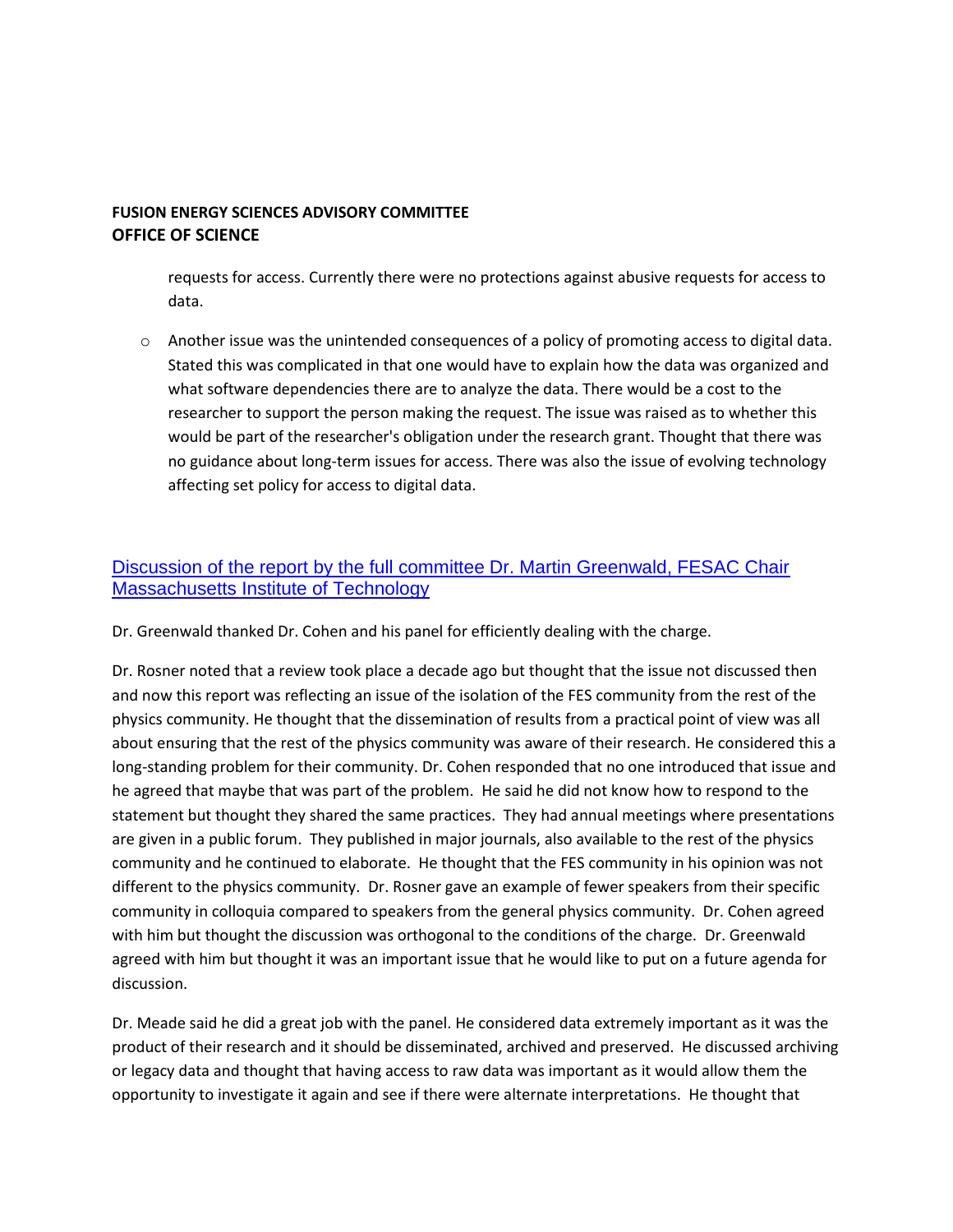there should be a well-defined policy on legacy data. He thought if there were key experiments that they should do a better job preserving them. He thought it might be helpful to follow up with institutions to determine what their data retention policies are. He thought they should consider the issue of access to ITER data and review the policy documents to ensure they had access, not only to the physics data but data on the project going forward. Dr. Cohen related an anecdote about team collaborations and how they handled data within the collaboration. He noted the tenets were similar but details varied.

Dr. Greenwald noted that they should consider intellectual property and publications policies and standards which are different nationally and internationally and this would be a challenge. This issue had come up already with ITER.

Dr. Ji discussed legacy data and noted that sometimes you did not know what was important so the issue was what data should be kept. He considered that perhaps all data should be kept and this was especially true for experimental data. He thought that there was a huge amount of simulation data in the U.S. and this raised also the question of storage for the simulation data. Dr. Cohen responded that the panel did not address the policy across the board about how long data was kept, whether it was from numerical simulation or experiment. Dr. Greenwald noted that all the offices had the same charge so information about how they handled that issue would be available when their investigations were complete.

Dr. Ellen Meeks asked about software and the importance of validated simulation for moving a program forward. She thought part of that was the ability to use that software and be able to apply it in a meaningful way. She noted in the documents that it stated they would not fund anybody to do that. She considered that unrealistic that a person that would come up with an algorithm and code was the same one who would maintain it in the long term. She thought the DOE should consider a user facility type of approach in the same way that technicians would support a user facility to think about having professionals involved in supporting and maintaining software. She thought the costs initially spent would be offset by the benefits of moving modeling forward.

Dr. Christopher Keane, after talking with people from other offices thought that there was a common thread, with them saying after 12 to 18 months all the data was released and it was often just put up on the web. This dissemination costs money. He asked what Dr. Cohen's sense of that was. He asked if they had discussed this automatic 12 to 18 months automatic time out period for data dissemination. He noted it was very common in other communities. Dr. Cohen responded that his sense was that none of their data was put on a public website. Somebody had to make a request to the originators of the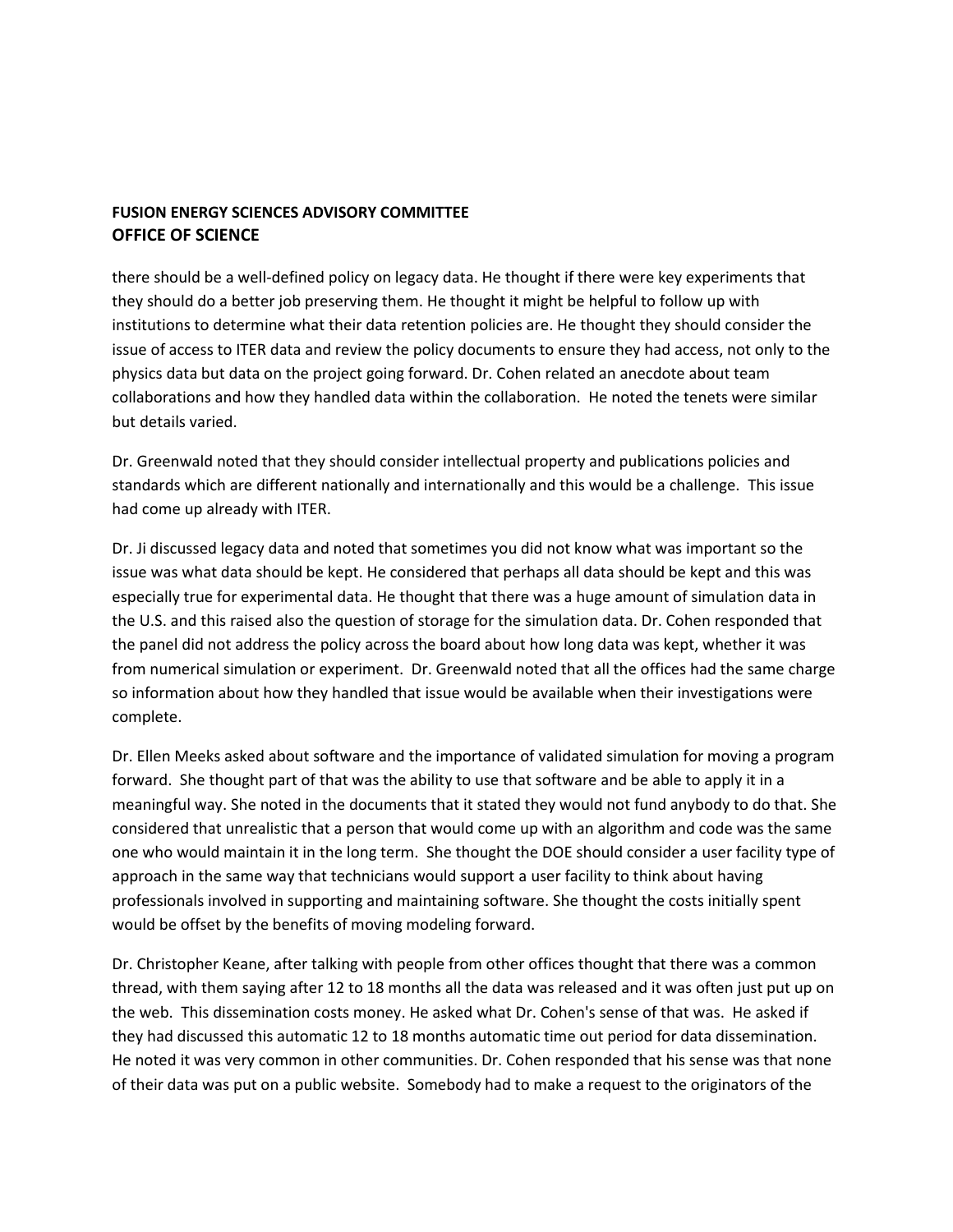data. He thought releasing data in that manner would mean it would have to be in a format that was self-describing, and this got more into the issue of resource implications.

Dr. Ramon Leeper brought up the archiving of digital data and stated it was not just the raw data but the meta-data about the data. He thought there should be more use of relational databases. He thought that these databases should be used because after a year you might not remember the calibration file. He thought that would create quality problems and it would come up when data was re-analyzed at a later time. He asked Dr. Cohen if they had considered these issues. Dr. Cohen replied it came up under issues when a lack of uniformity of policy was noticed. He stated the charge did not ask them to go there but to review.

Dr. Synakowski thanked Dr. Cohen for the report. He asked whether during any of his discussions any comments came up with regard to existing international efforts, anything to do with real life situations. Dr. Cohen said no. He said that there was some discussion about data within collaboration groups in their own facilities but he didn't hear anyone complaining about international standards causing friction with U.S. standards.

Dr. Greenwald said he would like them to vote and asked how many were in favor of accepting this report and forwarding it to the OS? The vote was unanimously in favor.

[Briefing on the Fusion Nuclear Sciences Pathway Assessment activity Dr. Charles](http://doe.granicus.com/wordlinkreceiver.php?clip_id=f4c7ab3c-0abb-102f-bfd0-5f1650509f30&meta_id=1fc9a6f8-0abc-102f-bfd0-5f1650509f30&time=9110)  [Kessel, FNSPA Leader](http://doe.granicus.com/wordlinkreceiver.php?clip_id=f4c7ab3c-0abb-102f-bfd0-5f1650509f30&meta_id=1fc9a6f8-0abc-102f-bfd0-5f1650509f30&time=9110) 

Presentation - [Briefing on the Fusion Nuclear Sciences Pathway Assessment activity](http://doe.granicus.com/DocumentViewer.php?file=doe_dbaa53c34dfb6770d5e55eaa05511439.pdf)  [Dr. Charles Kessel -](http://doe.granicus.com/DocumentViewer.php?file=doe_dbaa53c34dfb6770d5e55eaa05511439.pdf) Slides

#### **Dr. Charles Kessel,** *FNSPA Leader*

- Gave an update and provided details of their progress:
	- o Kick-off meeting in July 2010 and discussions at FNST (Fusion Nuclear Science and Technology) meeting at UCLA in August 2010.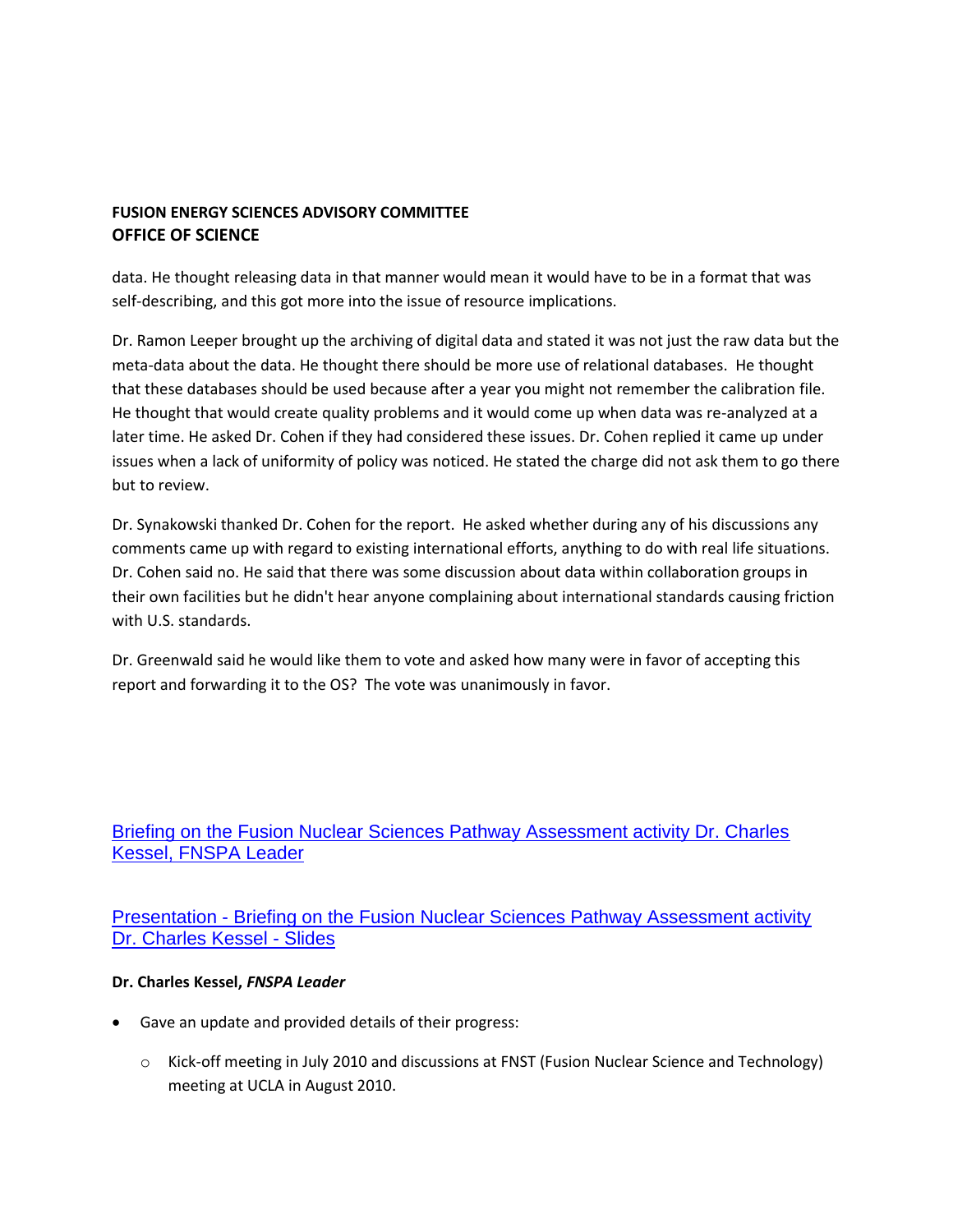- $\circ$  Charter was established. And topical groups were established to identify required R&D identified for a 5-10 year period.
- o Four meetings were completed covering:
	- Materials science and technology December 2010, and May 2011
	- Power extraction and tritium sustainability issues, and PFC/PMI (Plasma Facing Component) (Plasma Material Interaction) - January 2011
	- Enabling technologies, design activities, and safety and environment March 2011
	- All topical groups recently provided reports on their writing and structure of reporting
- o Groups also discussed issues in series of conference calls.
- o Construction of a DEMO power plant parameter table and an exercise to examine the "missions" on a path to DEMO.
- Provided a report outline:
	- o Introduction and DEMO projection table of parameters.
	- o FNS topical areas R&D specification, detailing five areas
	- o Facilities list and timelines after collecting facility information from topical areas.
	- o Plasma duration and sustainment and keeping track of plasma issues.
	- o Leveraging opportunities including international collaborations and useful inter-agency relationships.
	- o FNSF and DEMO design activities.
	- o Pathway to FNS facilities and DEMO missions and metrics.
- Introduced the FNS-PA core group and also reflected members under topical groups.
- Discussed the DEMO/power plant parameter table noting that its purpose was to provide a longterm vision, a vector direction and carried some uncertainty. Noted that looking back from the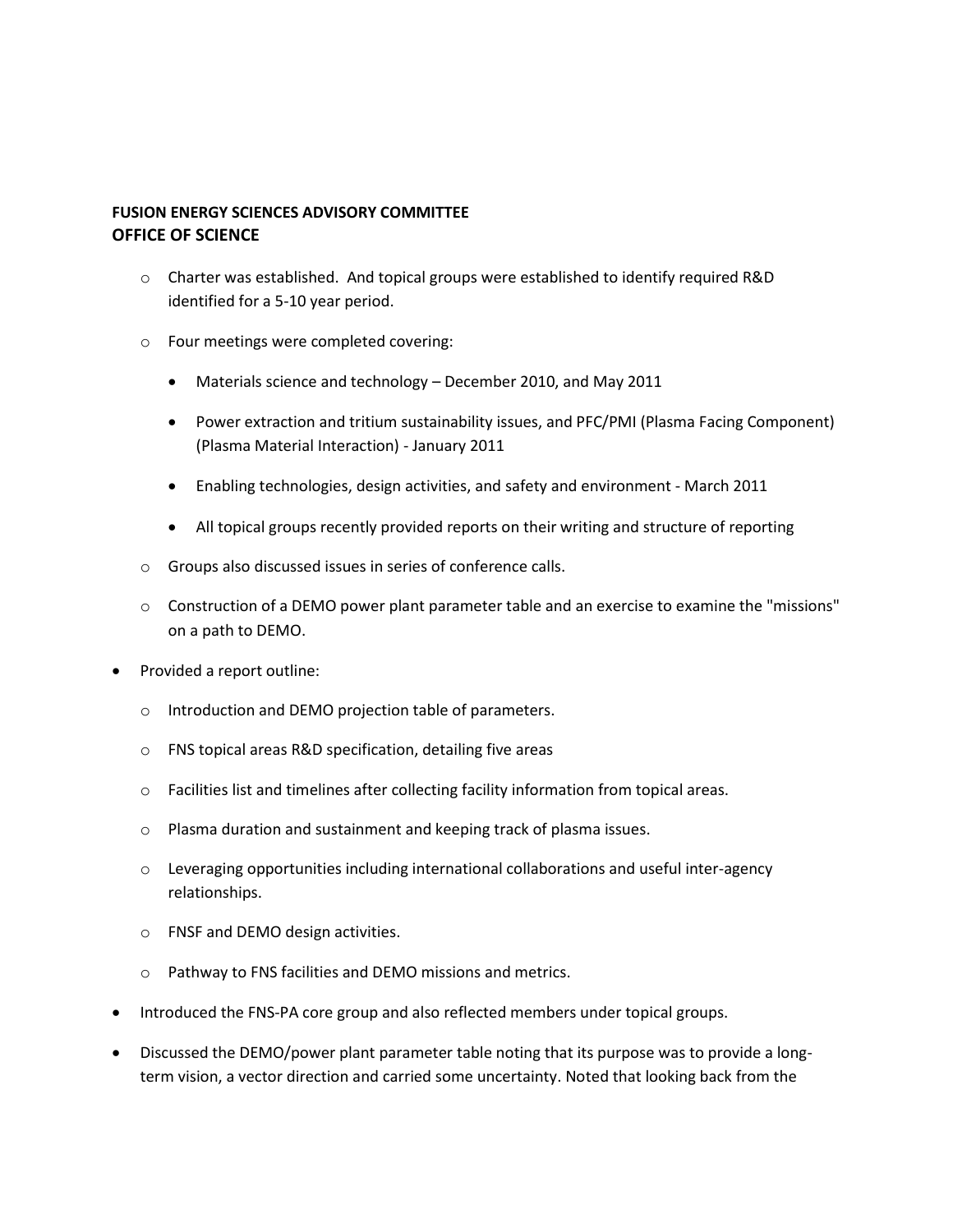DEMO/power plant that their R&D was moving in a direction consistent with their vision. Discussed the plasma parameters both with moderate and aggressive visions.

- Discussed materials science and power extraction/tritium, a first topical area and R&D example. Noted it was led by R. Kurtz and B. Wirth. Listed some subtopics including: structural materials; PFC, breeding/blankets; tritium; insulating, diagnostics; corrosion, compatibility; and design criteria, licensing and safety, high temperature. Noted their focus is single effects to few effects to material science including non-nuclear and neutron irradiation effects. Noted that some subgroups needed a timeline to focus their R&D.
- Discussed the near-term (5 years) structural materials and reviewed the RAFM (Reduced Activation Ferritic Martensitic) Steels, ODS or Nanostructured Ferritic Alloys, Tungsten Alloys and Vacuum Vessel Steels.
- Discussed the long-term (5-15 years) structural materials and reviewed the RAFM Steels, ODS Alloys and Tungsten Alloys. Reviewed also SiC (Silicon Carbide) Composites and Vanadium Alloys.
- Listed critical resource needs including research scientists and engineers and materials science facilities. Also listed further needs including non-nuclear structural integrity benchmarking facilities and other facilities (such as extensive computational resources). Included fission reactors and a fusion relevant neutron source as critical resources.
- Discussed another topical area, power extraction and tritium sustainability: blanket science. Listed immediate research needs. Noted that the area was led by N. Morley, M. Abdou and S. Willms. Reviewed four separate sub-tasks. Noted that for medium term research  $(5 - 10$  years) six main areas were identified.
- Discussed another topic in the report, plasma duration and sustainment. Did not identify specific R&D but listed critical plasma physics areas that affected the FNS mission's success.
- Reviewed design activities as part of their R&D. Described the graphic showing full device and subsystem design parts.
- Discussed the examination of possible FNS steps/missions along the path to DEMO which was still in progress. Reviewed a table showing a series of metrics and six steps and the DEMO.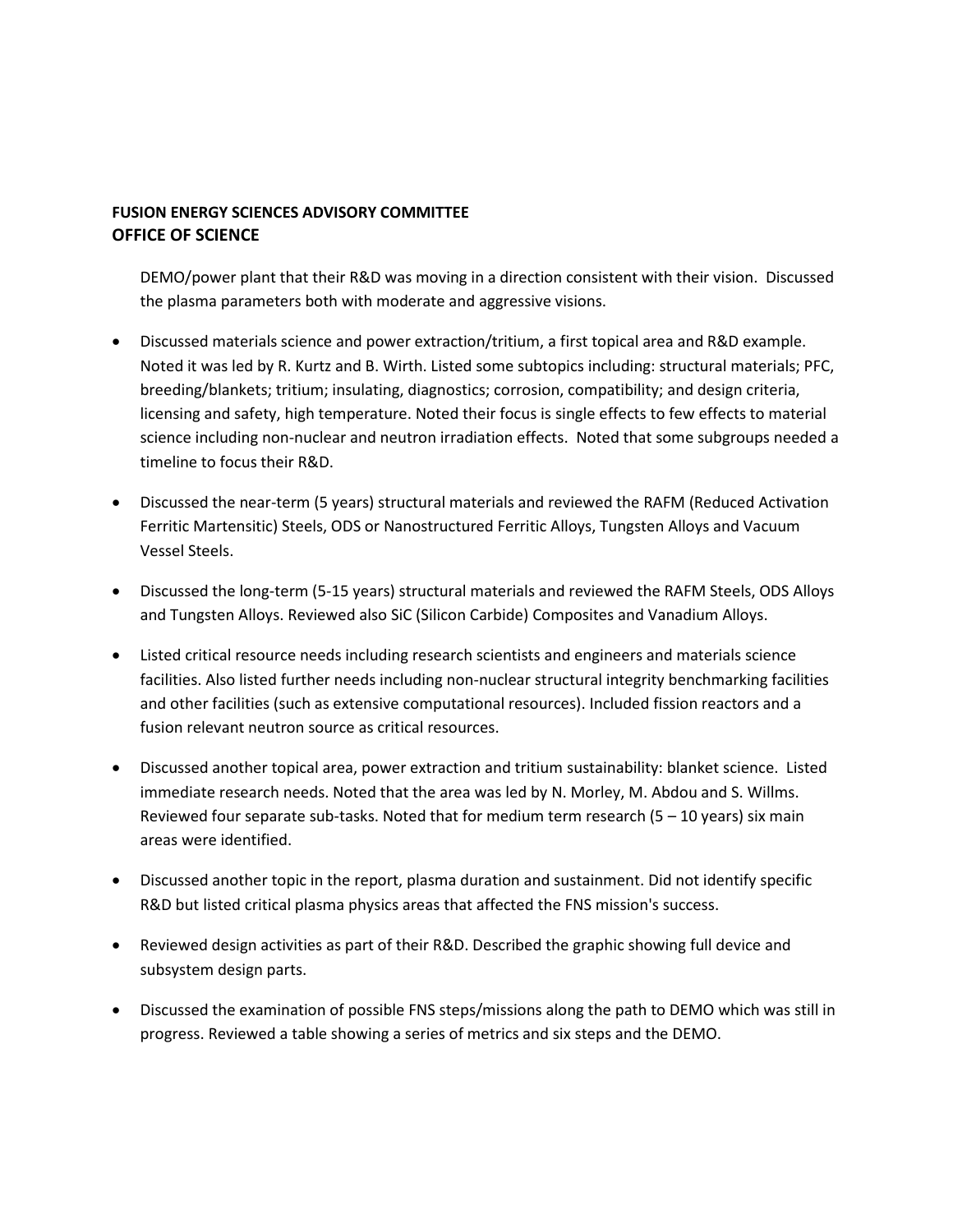# **COMMITTEE DISCUSSION**

Dr. Nermin Uckan noted that they didn't receive a copy of his graphs. She asked if there was a charge for this group. She noted that she was not part of the working group and was not familiar with what the six steps represented. Dr. Greenwald stated that there was a difference between the brief that Dr. Kessel and his group were given when they began and the formal FESAC charge before us. He asked Dr. Synakowski to comment on the first. Dr. Synakowski responded that he didn't recall writing down something analogous to the FESAC charge that was talked about. He said that the FESAC charge captured most of what they talked about as the exercise was launched. The group was asked to focus on the gaps that existed in the world program that would enable them to get to a DEMO. Dr. Synakowski said it was a remarkable body of work that Dr. Kessel was putting together.

Dr. Rosner asked if the group had looked at other communities that had some similar science and engineering interests. Dr. Kessel responded in particular looking at experiments on high DPA (displacement per atom) rates that went into the several hundreds and he noted that the Russians were doing such experiments at the behest of American companies. Dr. Rosner asked if they were looking for collaborators who were likely to have the same interests. Dr. Kessel responded yes, adding that this would fall into the idea leveraging opportunities they had previously discussed; where they were asking people to review what was out there, including what U.S. institutions, like basic energy sciences, are doing.

Dr. Betti noted that this was a long-term project. He asked Dr. Kessel how much of his plan for FNS (fusion nuclear science) would change if instead of ITER he had a copper machine burning plasma which could be built relatively quickly. He asked if that would be more difficult to go ahead if burning plasma came quicker. Dr. Kessel responded that in reviewing the amount of research required in certain areas it would be quite significant. He noted that they did not have the knowledge base to go out and build blankets to put in a nuclear machine. He stated that there was a significant amount of non-nuclear research that would have to go on first before they would consider taking a step to a FNS facility. Technical details regarding this issue were discussed further.

A member asked for more detail on the multi-step road to DEMO analysis which would assist in quantifying some risk-benefit analysis. Dr. Kessel responded that they were still trying to fill the table out. He said they began with some rudimentary goals and proceeded to examine the information in technical detail. He noted that it should not be considered six separate machines but was more six steps or phases in a single machine.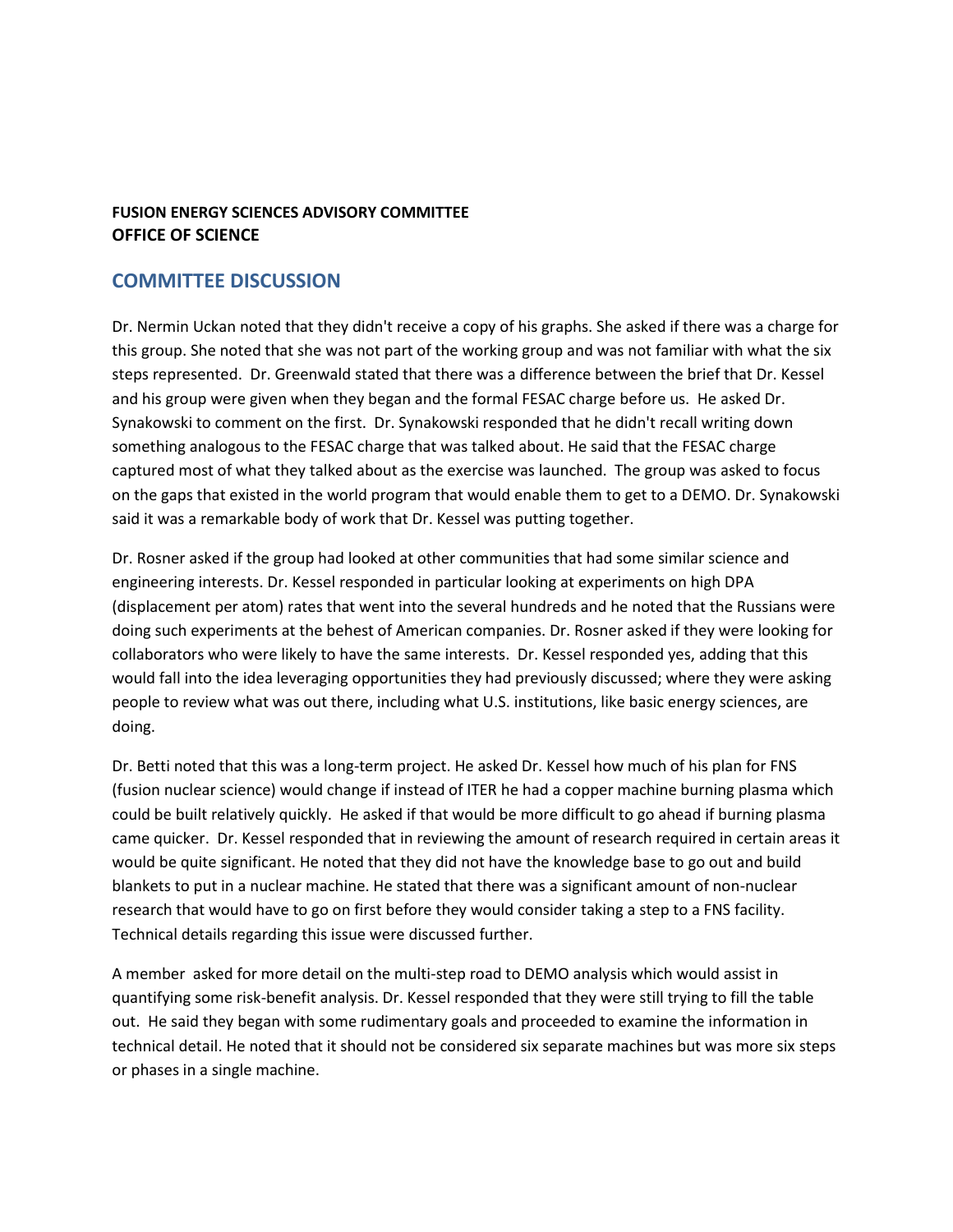Dr. Hubbard asked if he was trying to identify a fast program or what was realistic on how soon they could have an FNS machine online to answer these questions. He was also asked if that was part of his report. Dr. Kessel said no, it was not part of their report. He noted that the timeline was uncertain and he explained that many people had difficulty in identifying what R&D they should address without some vision of where FNS be. As a result he stated that they did provide rough guidance of a period of time, for example 15 to 20 years.

# [Lunch](http://doe.granicus.com/wordlinkreceiver.php?clip_id=f4c7ab3c-0abb-102f-bfd0-5f1650509f30&meta_id=1fcd89ca-0abc-102f-bfd0-5f1650509f30&time=11755)

[Briefing on the report International Collaboration Opportunities for the US FES Program](http://doe.granicus.com/wordlinkreceiver.php?clip_id=f4c7ab3c-0abb-102f-bfd0-5f1650509f30&meta_id=1fd1113c-0abc-102f-bfd0-5f1650509f30&time=15821)  [Dr.Michael Zarnstorff, Deputy Director for Research, Princeton Plasma Physics](http://doe.granicus.com/wordlinkreceiver.php?clip_id=f4c7ab3c-0abb-102f-bfd0-5f1650509f30&meta_id=1fd1113c-0abc-102f-bfd0-5f1650509f30&time=15821)  **Laboratory** 

Presentation - [Briefing on the report International Collaboration Opportunities for the US](http://doe.granicus.com/DocumentViewer.php?file=doe_011e1e2d1750dedf0af0cc12f1f03d55.pdf)  [FES Program Dr. Michael Zarnstorff -](http://doe.granicus.com/DocumentViewer.php?file=doe_011e1e2d1750dedf0af0cc12f1f03d55.pdf) Slides

#### **Dr. Michael Zarnstorff,** *Deputy Director for Research, Princeton Plasma Physics Laboratory*

- Advised he was reporting the work of a task group under the US BPO (United States Burning Plasma Organization).
- Outlined the main areas to be discussed during the presentation including: the purpose of the study; criteria, methods & challenges; ReNeW issues for international collaboration; assessment opportunities for enhanced collaboration; and timescales and findings.
- Outlined the charge which was to evaluate and prioritize the opportunities for U.S. collaboration with the main international facilities including: EAST, KSTAR, JET and JT60SA.
- Cited the reasons for the motivation for international collaboration.
	- o ITER, because it intrinsically is an international collaboration.
	- $\circ$  High priority ReNeW and other issues required capabilities not available in the U.S. such as long-pulse, superconducting coils, stellarators and larger scale and burning plasmas.
	- $\circ$  Fact that the U.S. had received invitations to partner on new international facilities with shared responsibility and financing giving some examples as: Wendelsein 7-X: whole program, JET: Extension past 2014 & DT program and BA: IFMIF & JT-60SA.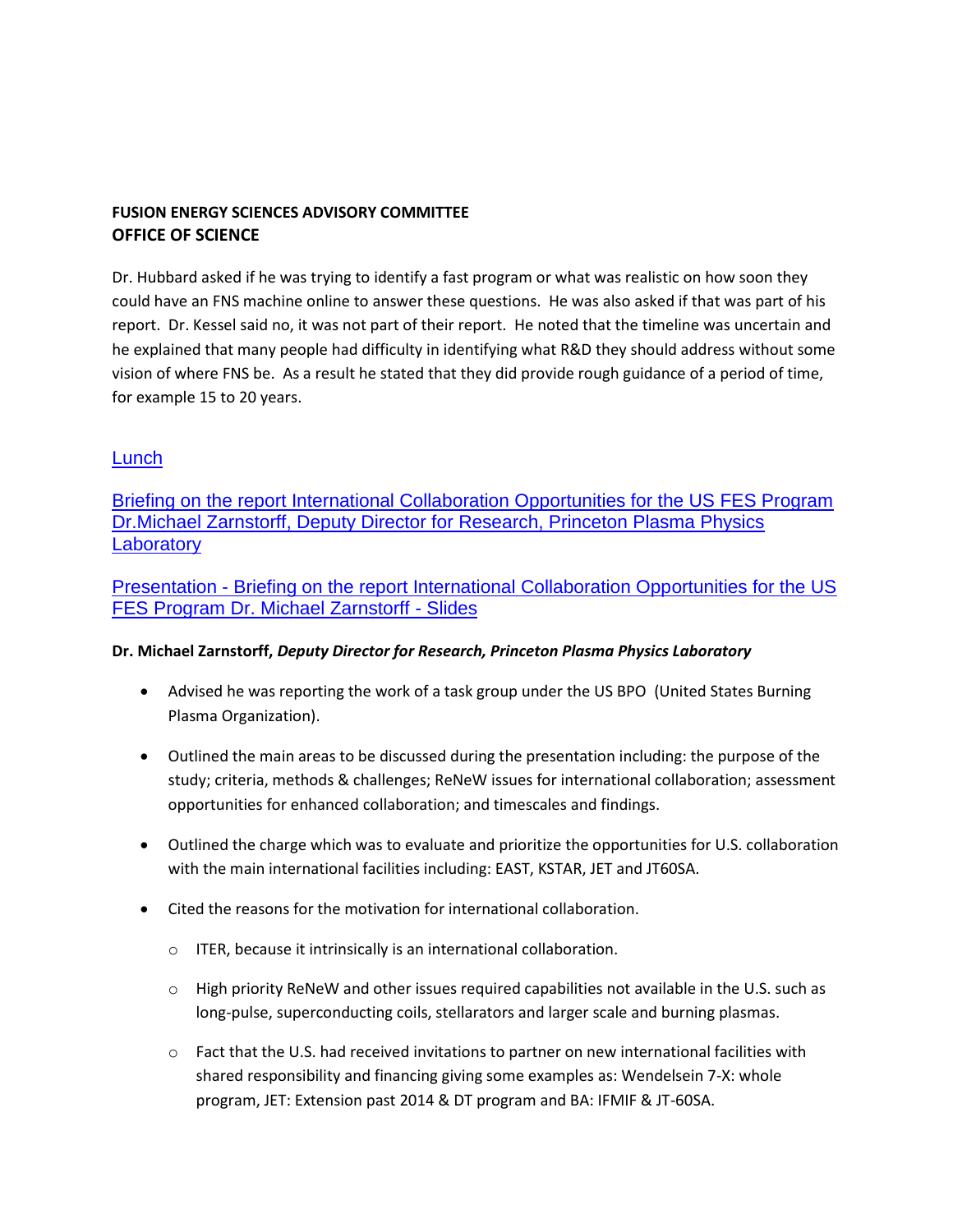- Outlined the criteria for choosing opportunities for collaboration.
	- $\circ$  Address and resolve critical fusion issues. ReNeW and FESAC reports used in identifying such issues. In addition issues that cannot be resolved in present U.S. facilities.
	- o Opportunities that would maintain and develop key U.S. strengths.
	- $\circ$  Opportunities that would prepare the U.S. for participation in ITER and further steps toward fusion energy.
	- $\circ$  The collaborative opportunities should have significant impact and therefore be valued.
- Reviewed the methods for enhanced collaboration, how the collaborations could be effective and successful.
	- o Where collaboration addresses U.S. priorities and involves the U.S. community resources have to be contributed.
	- $\circ$  For key goals to be achieved the U.S. would need to make substantial investments including responsibility for parts of a program.
	- o The U.S. would need to dedicate staff and equipment.
	- $\circ$  Maintain continuous engagement over a period of time to build relationships and a knowledge base.
	- o To develop partnerships such as ITER.
	- $\circ$  To be successful it should be synergistic for both parties, both benefiting, including the hosting facility and program. U.S. would need to maintain ongoing expertise.
	- $\circ$  Collaboration should be well structured from the beginning with open communication with parties.
- Explained the challenges to an international collaboration.
	- $\circ$  Different programs have different goals and constraints. The host sets the priorities and there the U.S. has a loss of control.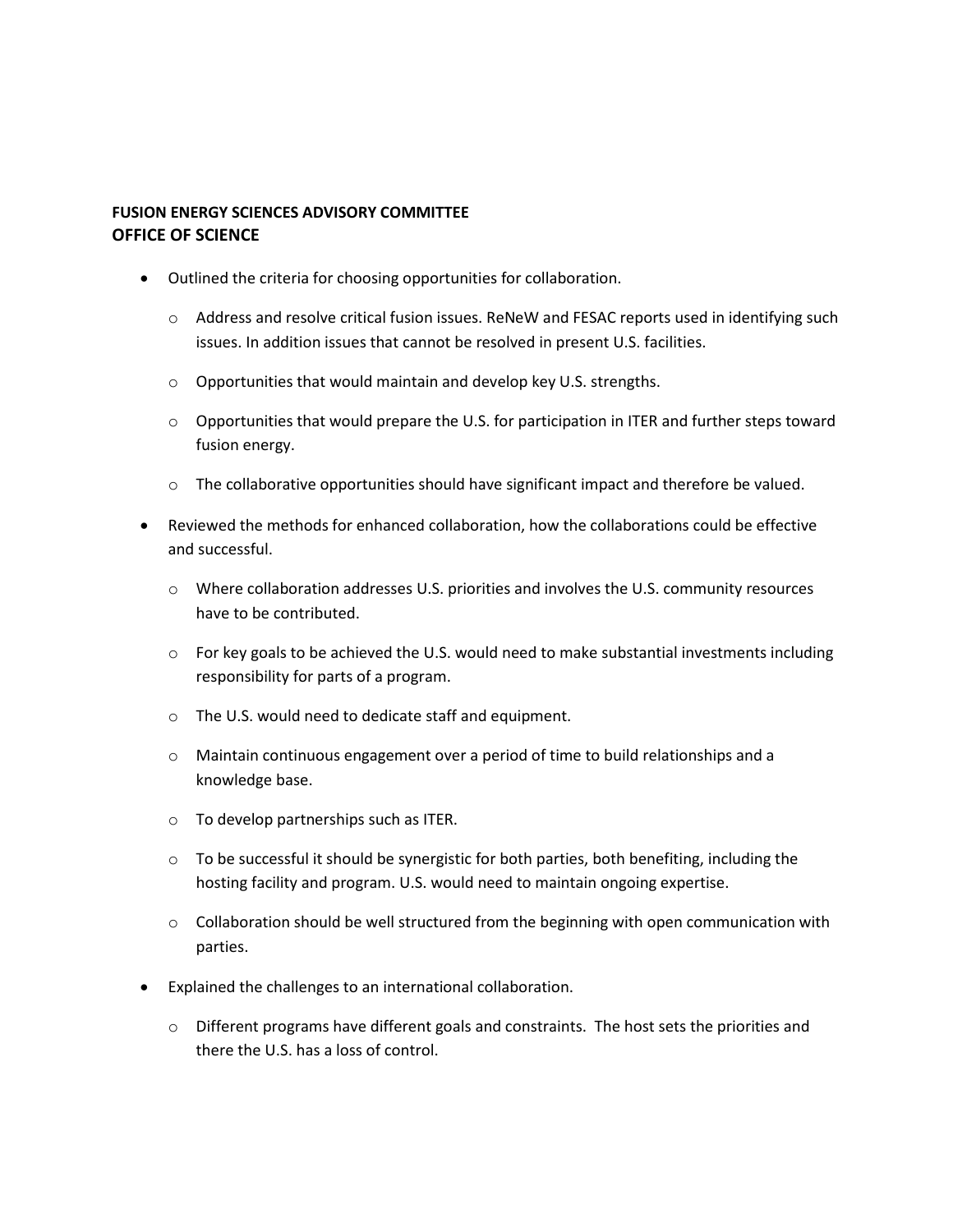- $\circ$  Planning a strong requirement to maintain and develop U.S. scientific leadership. There are explicit agreements with host for responsibilities, the use of resources to explore new ideas and the coordination of domestic activities to maintain expertise and value, bringing knowledge to the U.S. program.
- $\circ$  It is challenging for U.S. personnel with families and there is the risk for potential loss of relocated personnel.
- Reviewed the technical capabilities of the international facilities with an emphasis on magnetic confinement devices as per the charge.
- Defined the key characteristics available in international machines that were relevant for the ReNeW issues. Noted what was important in these machines or what could they bring to their ability to address ReNeW issues. Identified some of the top-level ones as: steady-state/very long pulse: SC coils; large scale tokamaks & stellarators – closer to burning plasmas; DT plasmas; other ITER-like characteristics such as PFC materials or in-vessel control coils; novel divertor geometries, 2D & 3D; actively cooled internal components, thermally equilibrated, high temp; and remote maintenance.
- Reviewed the ReNeW issues only accessible by international facilities, current or under construction. Noted that across the board there were issues that needed to participate in international collaboration if they were to go forward in the near term. Stated that some issues were not covered by international facilities and these represented opportunities for a vibrant domestic program.
- Reviewed an assessment of each of the confinement facilities, examining each from different directions such as what were their technical capabilities and what were their development plans. Asked also what was their technical importance to the U.S. program? Looked at the opportunities for enhanced U.S. collaboration or what could the U.S. contribute to make the facility more effective.
- Reviewed the evaluation table in Section 4, in particular which machine could address issues and on what time scale. Reviewed the Facility Evolution Timescales and commented on the many opportunities available for participation.
- Reviewed the opportunities for enhanced collaboration with the highest impact including JET, W 7-X, EAST and EAST and KSTAR followed by JT-60SA.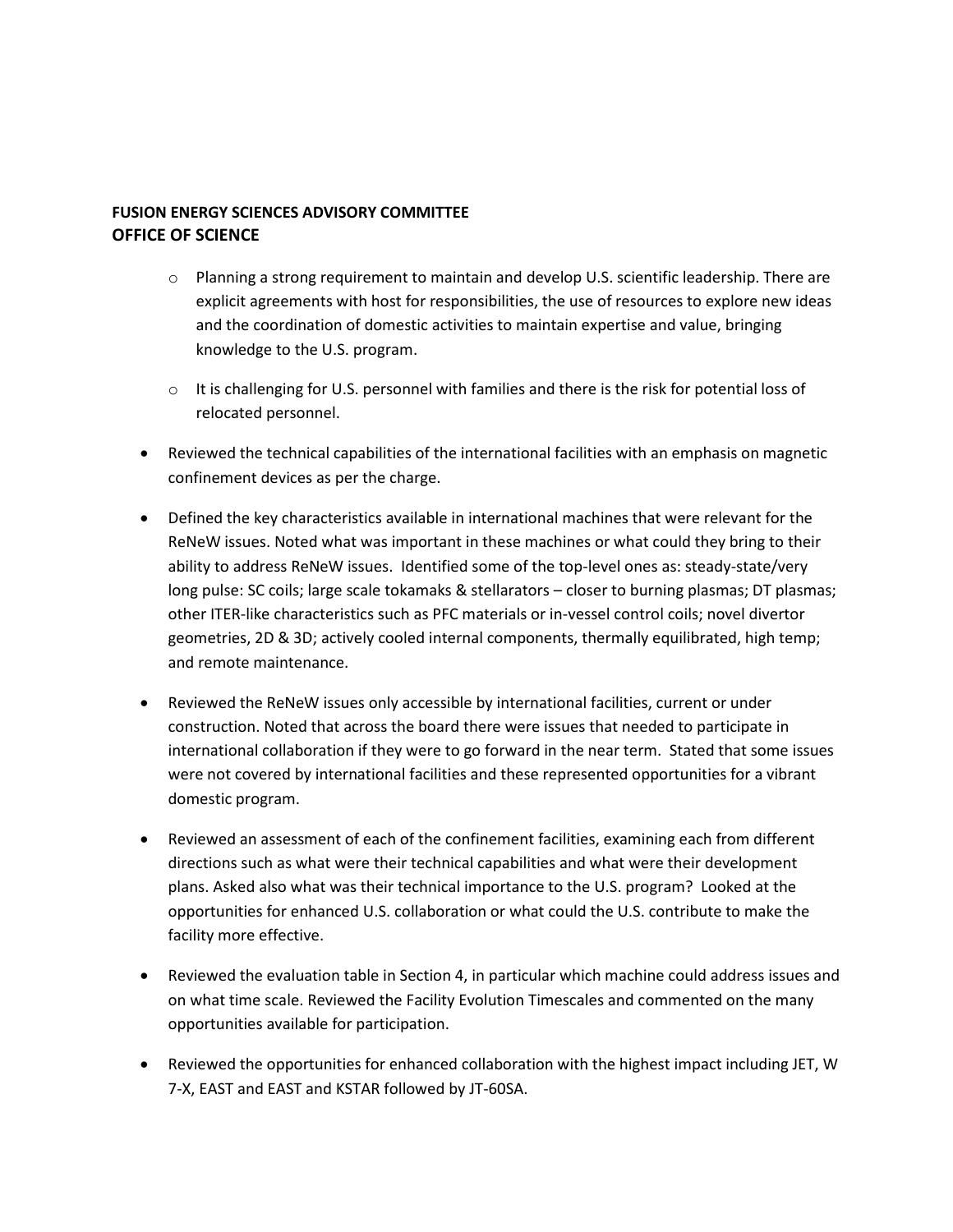- Reviewed the decision timelines:
	- $\circ$  JET invitation, a decision needs to be made quickly as JET is running out of time.
	- $\circ$  EAST is moving quickly, it has an aggressive program. They are petitioning the U.S. to help as well as other international partners. Resources need to be given.
	- $\circ$  W-7X has extended an invitation for U.S. partnership. The program has decided to participate not at the partnership level but is making capital contributions.
	- $\circ$  KSTAR collaboration is having a big impact but can be strengthened with increased funding.
	- $\circ$  JT-60SA is a longer level and a decision has to be made whether the U.S. wants to get into the broader approach soon or later. A strategy has to be determined.

# **COMMITTEE DISCUSSION**

Dr. Fonck mentioned JET and asked if they did not have ITER prototype plans for ELM (edge localized modes) suppression coils. Dr. Zarnstorff responded that they have n = 2 coils but noted that they were not sufficient and there is only one in the poloidal direction. Dr. Fonck asked within their schedule was there any time to do anything else. Dr. Zarnstorff responded that in the report there was a discussion about that issue. He confirmed that they had already worked with them and there was a project to evaluate the feasibility of installing a set of R&P coils into JET for both RWM and ELM suppression. Noted that the conclusion of the study was a feasibility study and a practicality study and said that yes, you could do it. Stated that the cost was \$60 million and the conclusion was it was doable.

Dr. Fonck asked if a partnership opportunity existed for EAST or did they just want help here and there. Dr. Zarnstorff responded that they had not been invited help in such an explicit way, and do not think of it in terms of co-ownership. Dr. Synakowski said that there was a high potential for collaboration, and Dr. Zarnstorff indicated that his sense was the same, and that they had offered third shift usage of their machine. As of yet no substantive discussion had occurred on this front, but he believed that more of a sense of co ownership might evolve naturally if the US had more involvement.

Dr. Meade asked when one would say "long pulse", what was long pulse. He asked if he could be more specific than just the number of clock seconds. Dr. Zarnstorff responded that the members of the team had limited time so did not do any simulations. He noted that some of them were available in the literature. He said that it was different for different ReNeW issues. Dr. Meade wanted to clarify that long pulse was not steady-state. Dr. Zarnstorff agreed but said that some of the machines in principal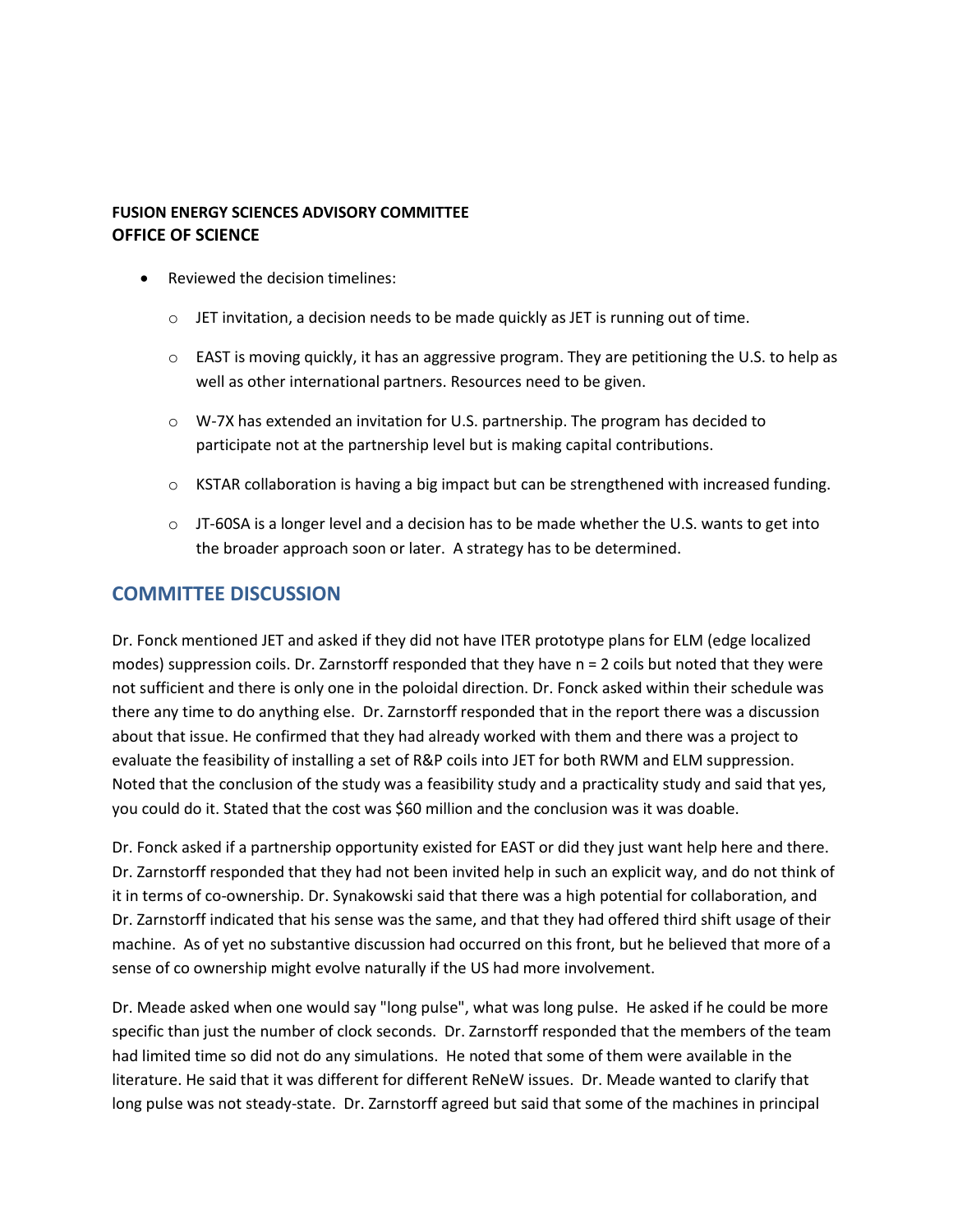could operate steady state if upgraded. Dr. Meade said there were some issues that needed to be addressed in a steady-state. Dr. Zarnstorff said that some of the machines in principle could operate steady-state. Dr. Meade brought up the issue of the facility evolution curve. He thought it would be useful to look at the duration of the pulse and also noted that power densities were important for addressing some of the issues.

Dr. Meade asked what partnership meant on JET and W7-X. Dr. Zarnstorff responded that you would then be a member of the decision-making process in a decision-making body, so you would be contributing at the level where they would give you a seat at the table. He elaborated on the European relationship with JET where the U.S. was not a member of the team but had to be vouched for. Dr. Meade said that was really what he was asking about, the JET sensitivity about U.S. participation. Dr. Zarnstorff confirmed that their offer was that the U.S. would be part of the decision process and would be a member of the team with full rights.

Dr. Synakowski urged that they think about the scientific axes under which the facilities map if they were thinking about what works best for the U.S. and also thinking more broadly than U.S. interests. He thought that they should think about fusion on a global scale and then the U.S. interests and opportunities would fall out and be obvious. He noted he understood the role of niches but sometimes the importance of finding one was overblown. He thought that sometimes there was a higher value in overlapping or competing interest where juices might really get flowing. His view was they ought ensure there was constructive coupling with the overall program goal.

Dr. Ellen Meeks asked about the issue of intellectual property regarding the collaborations. She also asked about one of the comments during the presentation when it was stated that we're interested in science and they're interested in technology. She thought that the U.S. community should also be considering technology. Dr. Zarnstorff stated that the issue of intellectual property comes up over and over in the ITER discussions and their approach in INTER as well as in the other collaborations is different in how much they value or try to conserve intellectual property. He did not think that the U.S. was very focused about it compared to the other partners. He thought that many of the partners were focused on fusion energy in a much shorter timescale than the U.S. and that was relevant to intellectual property rights.

Dr. Betti stated that he was concerned about the charge given to the FESAC saying that nothing was going to be built in the U.S. for the next 20 years. He noted that the machines that Dr. Zarnstorff was discussing were not large devices (EAST and KSTAR) and yet they would be the cutting edge of fusion physics. He asked why could the U.S., even with a flat budget build something at this level and then shut down several old machines and build a new one. He asked why that would be inconceivable. Dr.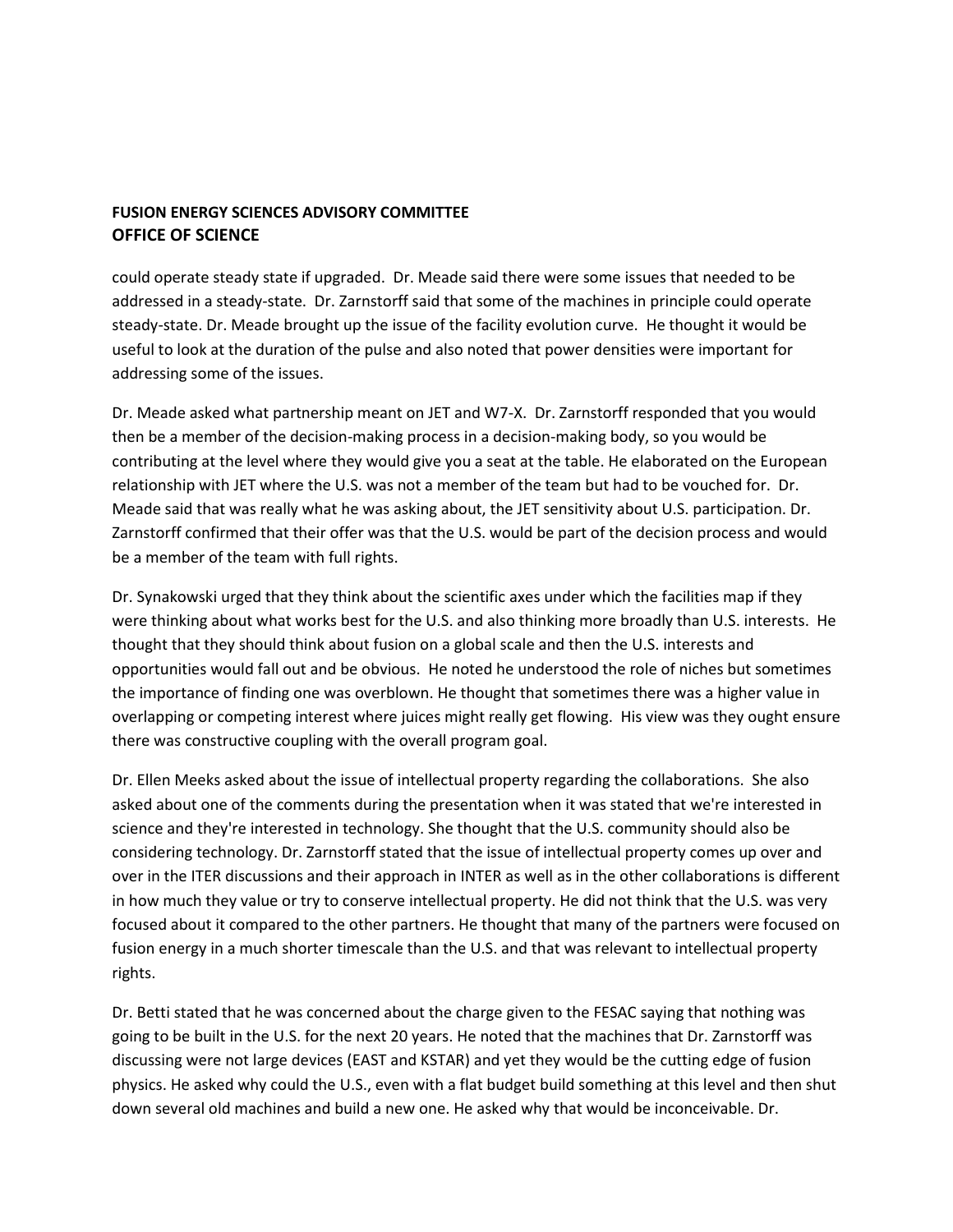Synakowski responded that the math did not add up, that they could not support the facility construction for the device class that he was talking about. Dr. Synakowski added that certain things had to be taken into consideration such as budget unknowns for the Office of Science and the growing costs of ITER and other projects. He added it was not just an FES issue but an Office of Science issue and their focus had to be on ITER success, and these other smaller machines operation was already in discussion in long term planning as it was. These boundaries meant that talking about non-ITER portfolio projects had no legs.

Dr. Hubbard underscored mention of the personnel difficulties with international collaboration, and indicated that this was particularly severe due to the number of two-career couples, and that relocation could lead to loss, and that they had to think of work force development.

Dr. Ji asked for clarification about the criteria used for what defines a critical area for collaboration. Dr. Zarnstorff indicated that the Greenwall panel report as a surrogate.

# [Discussion of the new charge Dr. Martin Greenwald, FESAC Chair Massachusetts](http://doe.granicus.com/wordlinkreceiver.php?clip_id=f4c7ab3c-0abb-102f-bfd0-5f1650509f30&meta_id=1fd3ab1a-0abc-102f-bfd0-5f1650509f30&time=20025)  **Institute of Technology**

Dr. Greenwald noted that he would like to say a few words and then spend about half an hour talking about the international charge and then a subsequent half an hour on the materials and nuclear science charge.

- Noted that they are talking about one letter and two charges so there were two panels. On the international panel he had asked Dr. Meade to be Chair and he agreed. Dr. Meade would be forming his committee as soon as possible.
- Noted for the second charge they were envisioning zero order continuity which was to say Dr. Kessel would continue to lead the effort transitioning from independent to a FESAC-chartered activity.
- Stated that a number of FESAC members had been asked to join or participate in different ways. Dr. Farrokh Najmabadi had agreed to be a deputy which would help provide contact on the committee and Dr. Steven Zinkle and Dr. Richard Callis had agreed to join to provide a stronger connection.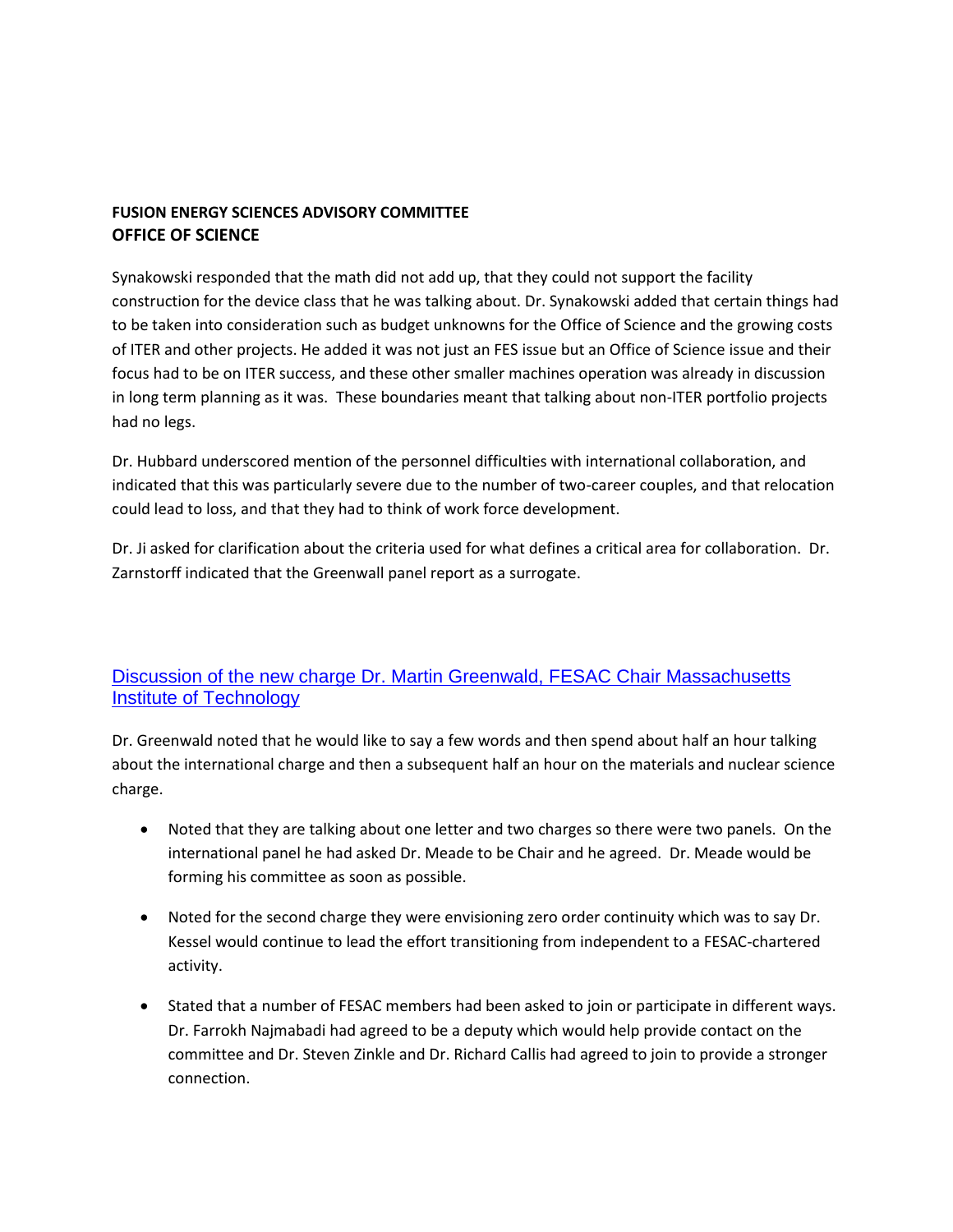• Stated that Dr. Kessel might make some small changes in his group in the short term.

Dr. Greenwald asked Dr. Meade if he had anything to say otherwise they could go ahead and continue the discussion on the charge.

Dr. Meade noted that it was an important task that needed to be done quickly in the period of six months. He said it would require the help of a lot of people. Stated they have a lot of material to use as a starting point, the Opportunities and Priorities Panel Report, ReNeW, the report that Dr. Zarnstorff just presented. He added that the challenge would be addressing some of the questions asked in the last session and choosing which of them presented the greatest opportunity and how they quantified that and addressed the cost for doing a meaningful and effective collaboration. He thought during the next few years there would be a number of collaborations so it would be good to have a plan laid out that might have a five-year timeframe. He said he would first develop a work plan first, then form a committee and identify the tasks that needed to be carried out to respond to the charge.

Dr. Synakowski thought the most important thing was clarifying where the opportunities were. He thought that a starting point might be what present U.S. capabilities are and the more uneasy starting point was to look at the question of whether there was a significant reduction in U.S. domestic capability experimentally.

Dr. Greenwald thought it was an opportunity to not just look at it tactically but strategically and so he hoped that the committee could take a broad view at what benefits both the U.S. and the world program.

Dr. Synakowski said that strategic ideas drawn with a broad brush would be welcome and more useful perhaps than having a particular plan outlined. He suggested strategic ideas outlining two or three different kinds of futures noting the benefits and the risks.

Dr. Cohen stated that Dr. Meade used the word "plan" in what he was setting out to do. He thought that explicit plans were what the office controlled but the charge was asking for an assessment of areas and opportunities. He noted that did not preclude ranking what was important but he did not think that creating a plan of how to pursue this within the program did not sound like what the charge was asking for.

Dr. Fonck noted that looking for strategic opportunities made perfect sense but he suggested caution hearing an undercurrent that somehow with U.S. budget concerns that this might be a way to offload costs. He thought that this would not work and instead international collaborations would be just as expensive as domestic activities.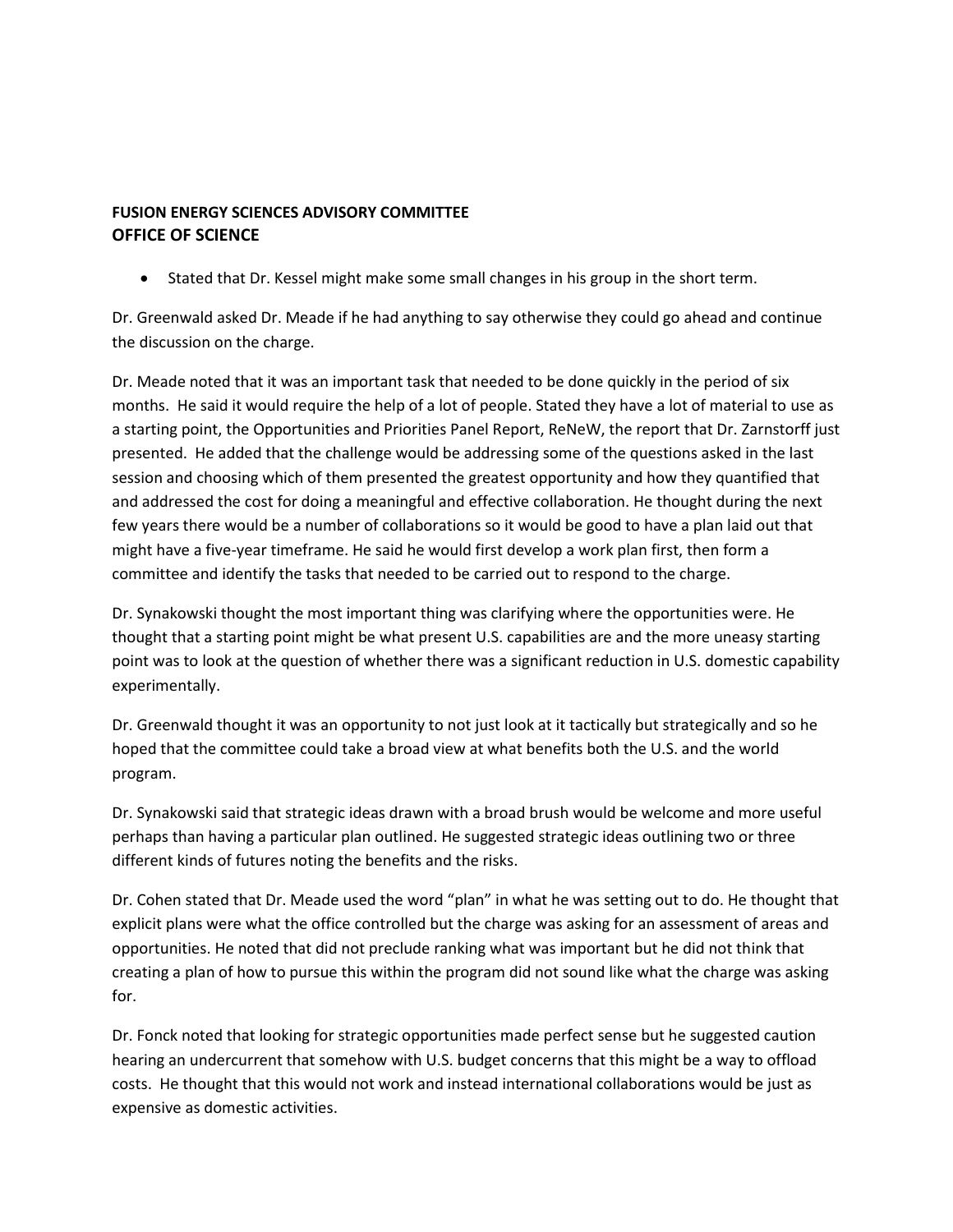Dr. Keane noted that the ICF program had been involved in major collaborations for a long time. He thought that the experience had been that it was expensive but very good. There were also other impacts besides the technical aspects. They had looked at it through the ReNeW lens but also it could have subtle effects, it could change the direction of activities via the interactions that collaborations produce. He thought looking at it strategically was important in the long term.

Dr. Uckan suggested that with international collaborations sometimes staff became a part of that project or organization rather than identifying with their own country. She suggested the result could sometimes be that that employees would become more of an asset to the project than an asset to their own organization or country. Dr. Synakowski agreed that the sociology of collaborations was complex and fraught with risk.

Dr. Fonck noted that a similar problem can occur with national collaborations and that they should ensure that national collaborations could be successful before assuming international collaborations would work well. He thought the sociological issues had to be studied beforehand. Dr. Synakowski stated that the charge was asking them to look at that issue and he thought that they should look at the national experience with collaborations. Dr. Greenwald added that the role of universities and the training of students was very tied up with that and they should include their roles in any discussions.

Dr. Ji stated that the charge was a half-year exercise which was very fast. He wanted to support the broader view and wanted to point out that the criteria to be used to select topics and areas was important because there should be some standards which should be made clear to the community.

A member noted that in Dr. Zarnstorff's presentation he chose the ReNeW and opportunities report to compare what they could use the international machines for. He noted that they should not lose sight of the fact that in the next ten years ITER would be starting up and they needed to ensure they had leadership capabilities there and the international machines could be a stepping stone to achieve that. He thought that should be incorporated in Dr. Meade's review of what opportunities there were.

Dr. Hubbard commented about Dr. Synakowski's remarks about not looking specifically at U.S. interests in the collaborations, just in advancing fusion. She said they were trying to determine how to spend U.S. taxpayer's money and she thought at some point they needed to look at and see what would be good for the U.S. program and position them well. Dr. Synakowski responded that everyone carried a sense of urgency about fusion and if the international community was successful then it would be of a lesser importance in determining individual countries' interests. He stated it was important to have a global view but he agreed it was a complex challenge.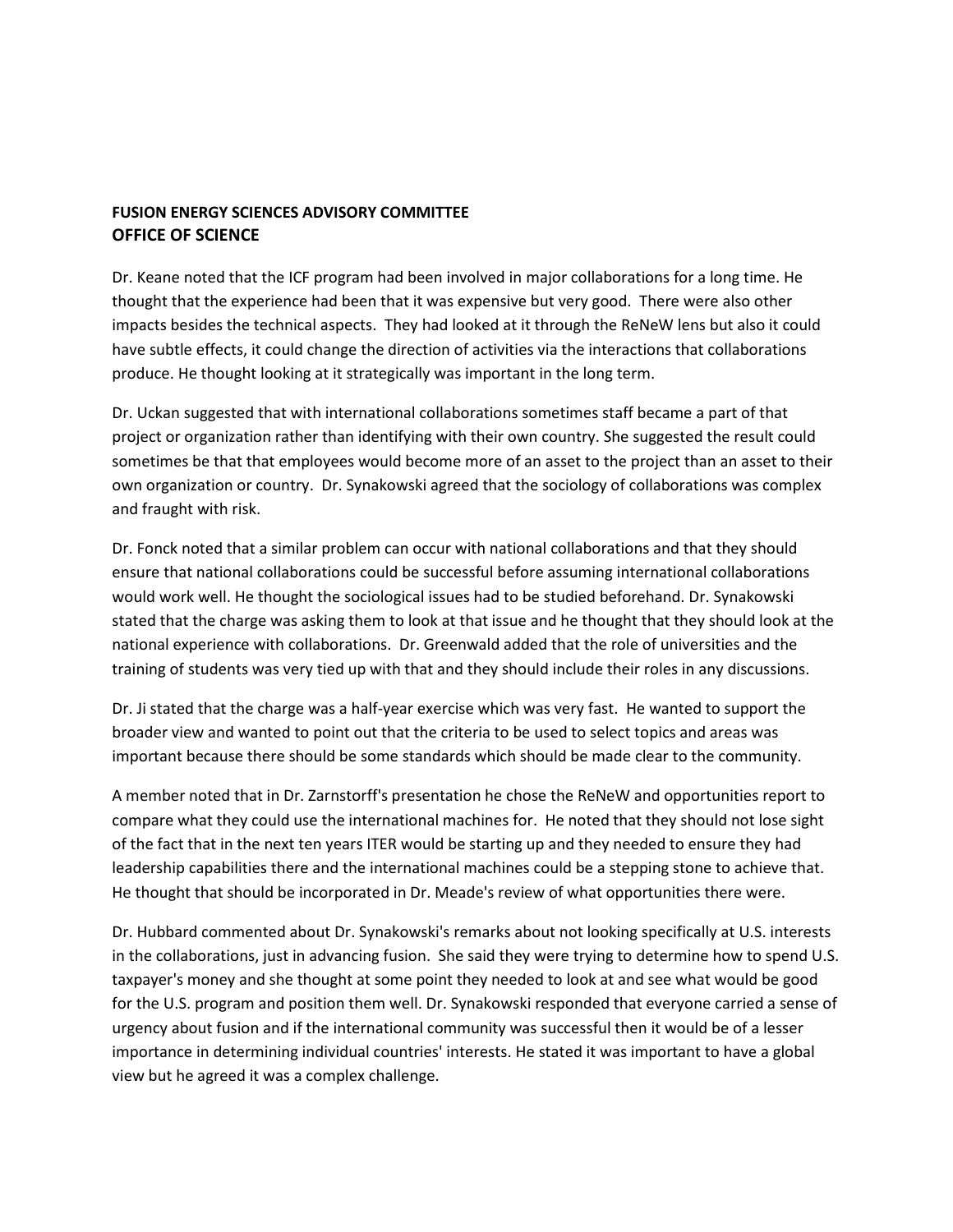Dr Greenwald asked that they now move on to discuss the second part of the charge. He reminded the members that it was an exercise to develop a plan for fusion nuclear sciences pathways and materials research. He noted that they should assume that long-range plans were going to be re-visited many times before it got executed. He made this point to emphasize that they should not worry excessively about details.

Before the discussion Dr. Kessel commented that they would like to be allowed to complete the report. He said they have contributors completing the writing of individual sections now and they would like to assemble the information to completion. He noted the other issue was getting information out and that they would set up a website soon, available to FESAC members and the public if they decided to do that.

Dr. Fonck agreed Dr. Kessel's group had done a great job however it seemed they would go on to activity which would build off their own work to make a FESAC report. He thought it appeared that the committee was vetting its own work. He was uncomfortable with that as a FESAC report. Dr. Synakowski said one of the reasons for bringing it in was to have an inclusion of fresh ideas. Dr. Fonck asked whether there should be a separate committee to look it over and vet it. Dr. Synakowski responded that a separate group to review and vet it was another idea not particularly well formed. He said that early on they had discussed the possibility of if there were different strategies implicit there could be some sort of red team, blue team examination of those strategies. He stated that would bring in a larger group of people.

Dr. Kessel responded that the report from the beginning was a technical informational report so they were not proposing strategies and they were asked not to make the report as plans for FES. He said that there was discussion of having a critical review of the report by people who were not on the committee. He said FESAC could serve as the committee or they could appoint one. He said there was also an intention to have community input once it was written. He said that as for metrics for judging the actual fusion nuclear science facility(s), they would probably get into it on the surface level. FESAC participation would be useful at that point. He thought that if there were new things to do after the completion of the report then the group could be restructured.

Dr. Greenwald again emphasized the biggest impact would be on short-term program decisions. He thought that long-term plans were important insofar as they affected what was done in the short term.

Dr. Fonck thought that that sounded like an expediency argument. He said that when he was in charge of the BPO (Burning Plasma Organization) and they were asked to respond to Congress' demand for a plan for U.S. participation in ITER they constituted a panel and completed that and they brought it to FESAC for their input. He stated he was of mixed minds on the issue but he thought there was a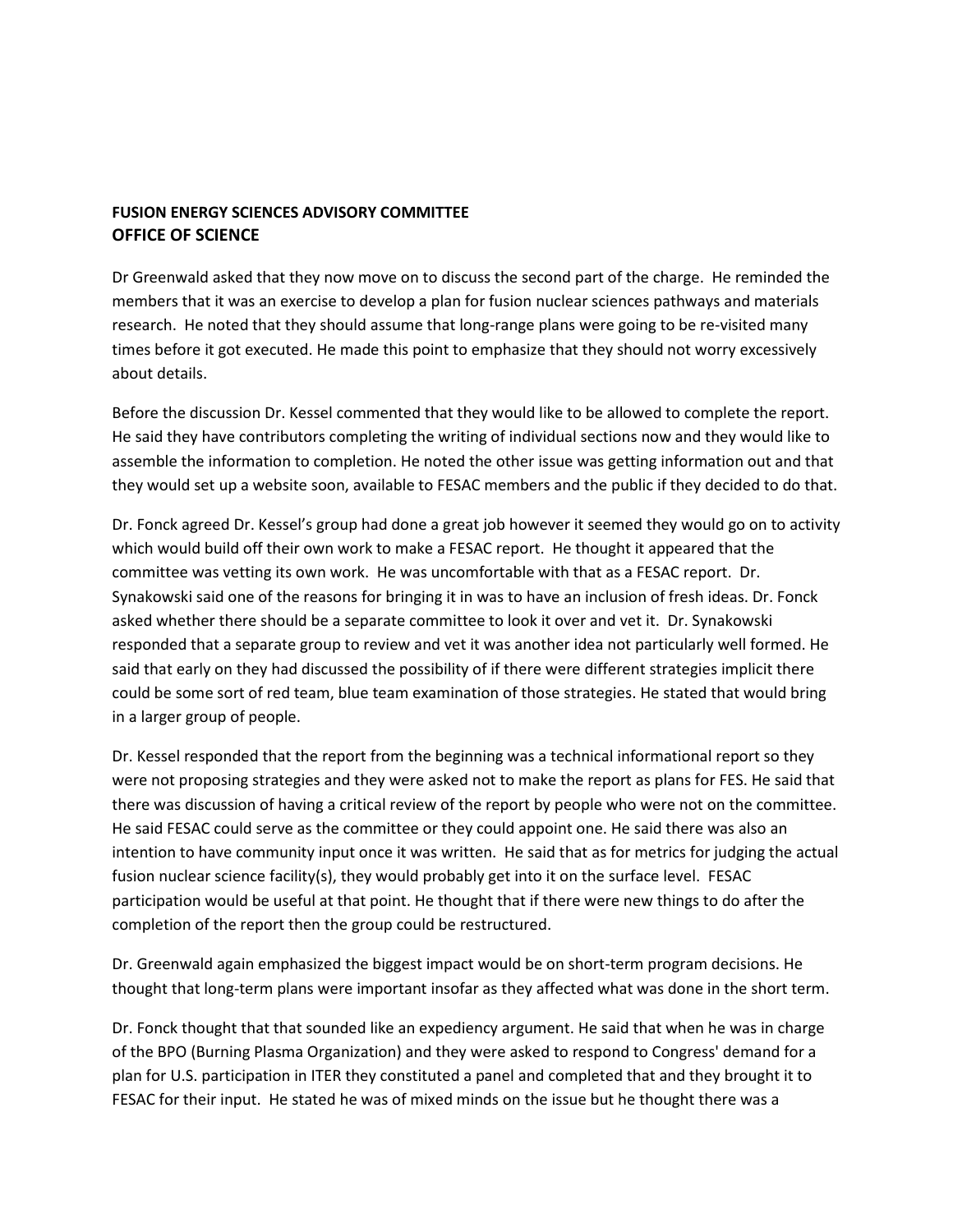precedent. He asked if they used the argument for near-term issues with some people saying there was not much of a controversy then there would not be a clear path for long-term planning and instead groups of shorter-term reports presented. Dr. Greenwald confirmed that the report they were writing now was not a FESAC report. Dr. Fonck stated he understood that but that there would be a FESAC report to the charge. Dr. Greenwald agreed that it would try to address the specific charge they had been given.

Dr. Cohen noted that they had had two major studies addressing the area and now they were folding it into a FESAC charge. He said that Dr. Synakowski wanted vetting and critiquing. He said that there was not a 100 percent mapping of the Kessel group report to their charge and therefore the FESAC group led by Dr. Kessel would have to ensure they understood what Dr. Synakowski was looking for and see how much of their report mapped on to it and what was missing.

A member asked if Dr. Synakowski was looking for a roadmap on how they would get from where they were now to filling the gaps in the area of the charge. He said that when they were doing ReNeW they were told not to make a roadmap. He said if that was now what they were asking, it would be beneficial to know that. Dr. Synakowski responded that ReNeW was different. The charge was asking for, in part, possible paths to get there and risks associated with the paths, this wasn't asked for with ReNeW.

Dr. Hubbard asked what they were looking for as a response to question 3 of the charge, is this 90 percent level the same as what Dr. Kessel's group has done or whether it was a small subset. Did it include a number of things that they had not done. Dr. Synakowski responded that what Dr. Kessel and the group had done was something of a superset of the charge. He noted that a lot of work had been laid out in developing the rollback look. He thought it was important that this had been laid out, such that these gaps can be clarify the gaps and identify what was important. Much of this work, especially that in the R&D section, maps well to the charge.

Dr. Meade asked about the constitution of the FESAC panel. He said it was important for Dr. Kessel and his group to complete the report. Then he thought it would be good to establish a new FESAC panel to be named. He suggested you could have members from the original panel. Dr. Greenwald said that a wholesale change would not make sense as you would lose your expertise. Dr. Meade said he did not advocate a wholesale change. He did think though that there should be enough new members that one would feel comfortable about there being an independent review and vetting of the report. Dr. Meade asked about a part where they stated they would like information on some of the near-term R&D so plans could be made for funding and solicitations could be initiated. He asked if that required that this be completed by January. Dr. Synakowski said the reply to the charge was January 31.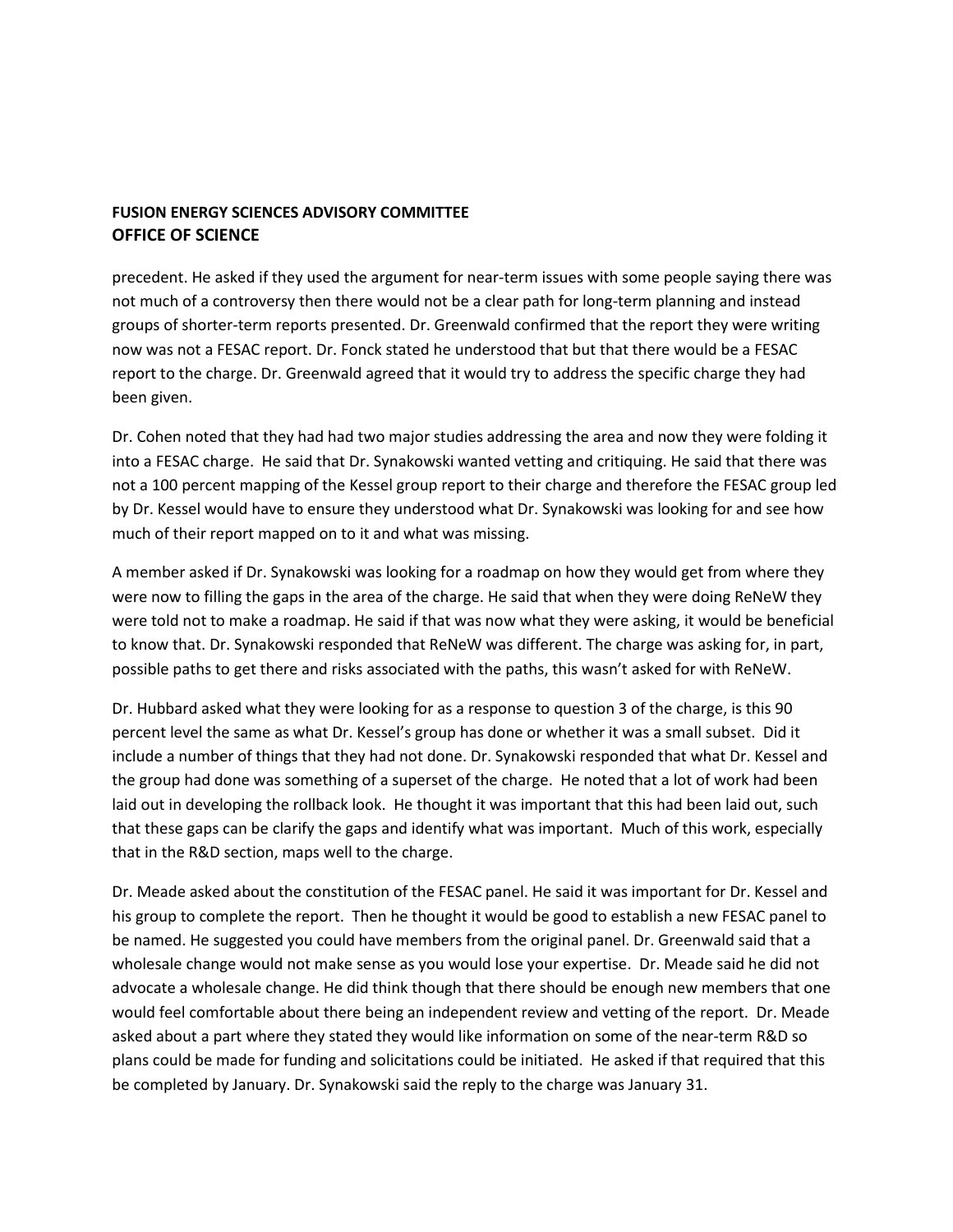Dr. Ji proposed a cleanly separate FESAC panel to review Dr. Kessel's report, and to add missing parts for the charge, in order to complete the report quickly answering the charge by the deadline.

Dr. Fonck asked what a full FESAC panel would do differently than Dr. Kessel's group had done. He thought there was very little difference between the charge and what Dr. Kessel's group had been asked to do. He wondered what form the FESAC report would take. He asked that if what they needed was some idea of what near-term opportunities would be for materials solicitation or technology, then would it suffice to have Dr. Kessel's group report reviewed by FESAC? Would they then consider it reasonable though it was not a FESAC report. Dr. Fonck stated he did not understand the need. Dr. Synakowski responded that from one perspective he could take advice from FESAC whereas he could not take technical advice from the activity that Dr. Kessel was leading. Dr. Greenwald stated that there was an opportunity to synthesize findings, recommendations and advice then the FESAC panel would be the right vehicle to do it.

Dr. Zinkle commented that Dr. Greenwald had well characterized the distinction between what the charge was versus what Dr. Kessel's panel had been doing. The charge would synthesize the results using resources such as those put together by Dr. Kessel. He noted then there was the risk assessment which was not being handled currently and some other prioritization issues. So the panel would use those types of resources and synthesize that information into something that could be presented as advice.

# [Break](http://doe.granicus.com/wordlinkreceiver.php?clip_id=f4c7ab3c-0abb-102f-bfd0-5f1650509f30&meta_id=1fd72755-0abc-102f-bfd0-5f1650509f30&time=23521)

The Advisory Committee recessed for a 15 minute break.

# [Update on ITER Project Status Tom Vanek, Senior Policy Advisor, Fusion Energy](http://doe.granicus.com/wordlinkreceiver.php?clip_id=f4c7ab3c-0abb-102f-bfd0-5f1650509f30&meta_id=1fda38f8-0abc-102f-bfd0-5f1650509f30&time=24760)  **Sciences**

## Presentation - [Update on ITER Project Status Tom Vanek -](http://doe.granicus.com/DocumentViewer.php?file=doe_d6997eda36658076d22f307592b861a2.pdf) Slides

#### **Tom Vanek,** *Senior Policy Advisor, Fusion Energy Sciences*

- Advised that he had been involved with ITER since its inception.
- Showed a diagram of the ITER machine and stated it was probably rev 16 at this point. Confirmed that the design was complete and they were ready to proceed with construction.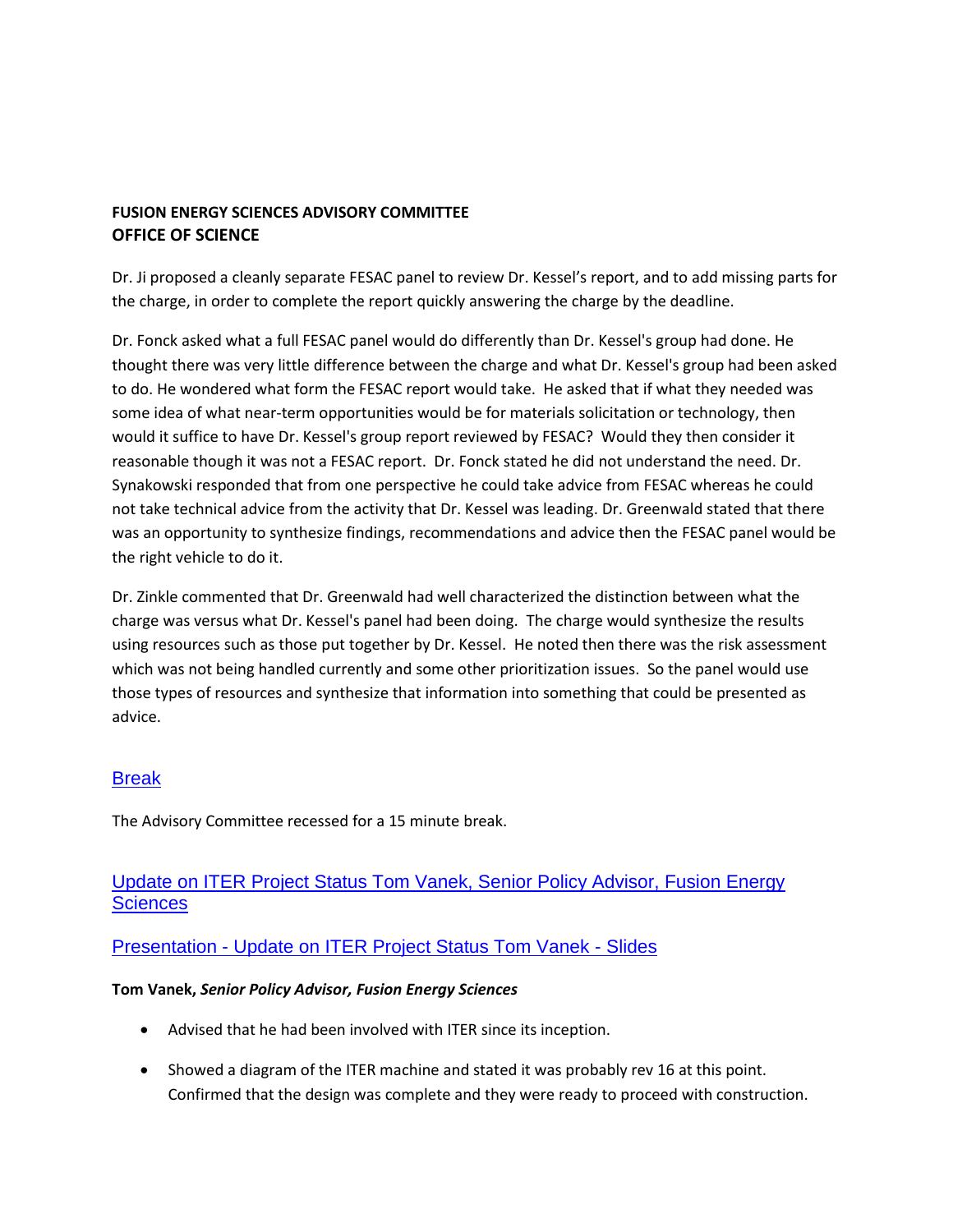- Noted that in his last presentation he discussed significant progress made mainly in the area of the management of the project. Added that progress had continued and began with domestic progress where large contracts had been awarded including the CS magnet contract representing 8 percent of the U.S. ITER hardware commitment.
- Discussed the change taking place from R&D to talking to industry and getting them heavily involved.
- Advised that in April they had a project assessment review team (a Lehman Review) visit Oak Ridge. Stated that during a three-day review they looked at all aspects of the planning and management for U.S. contributions to ITER.
- Noted that their comments were that the team at Oak Ridge needed to continue to be aggressive in preparing for U.S. commitments to ITER. Said that a follow-up was planned in the fall in early November.
- Stated that the question they were facing was how did it affect CD 2 (Critical Decision-2)? Stated that currently they were operating under CD1 for which they had an established range of costs for the U.S. contributions to ITER that went from \$1.45 to \$2.2 billion dollars. Advised that since that CD1 milestone they had schedule slippage and some additional scope added to the U.S. contributions. Noted that they also had a Lehman recommendation that they increase their contingency.
- Stated that Dr. Synakowski had mentioned the appointment of the Management Assessor (MA) which was one of the agenda items at IC-8 in June. Explained that the MA was a representative of the Indian government audit agency and he said that interactions to date had been very positive. They were looking forward to his report in IC-9 in November.
- Stated that the most significant event since his last presentation was the Japanese earthquake which occurred in mid March. He noted that after initial investigations they determined that damage to infrastructure and loss of life was more localized than expected. Reviewed the position with regard to damage at the ITER sites in Japan. Noted that one of the effects had been the question of how well the Japanese could fulfill their commitment in the near and intermediate terms and how that would affect the delivery of Japanese and some EU components to ITER. Stated that for the U.S. the question was how it would affect their performance on the CS conductor, a critical path item for the Japanese, feeding into a critical path item of CS magnets.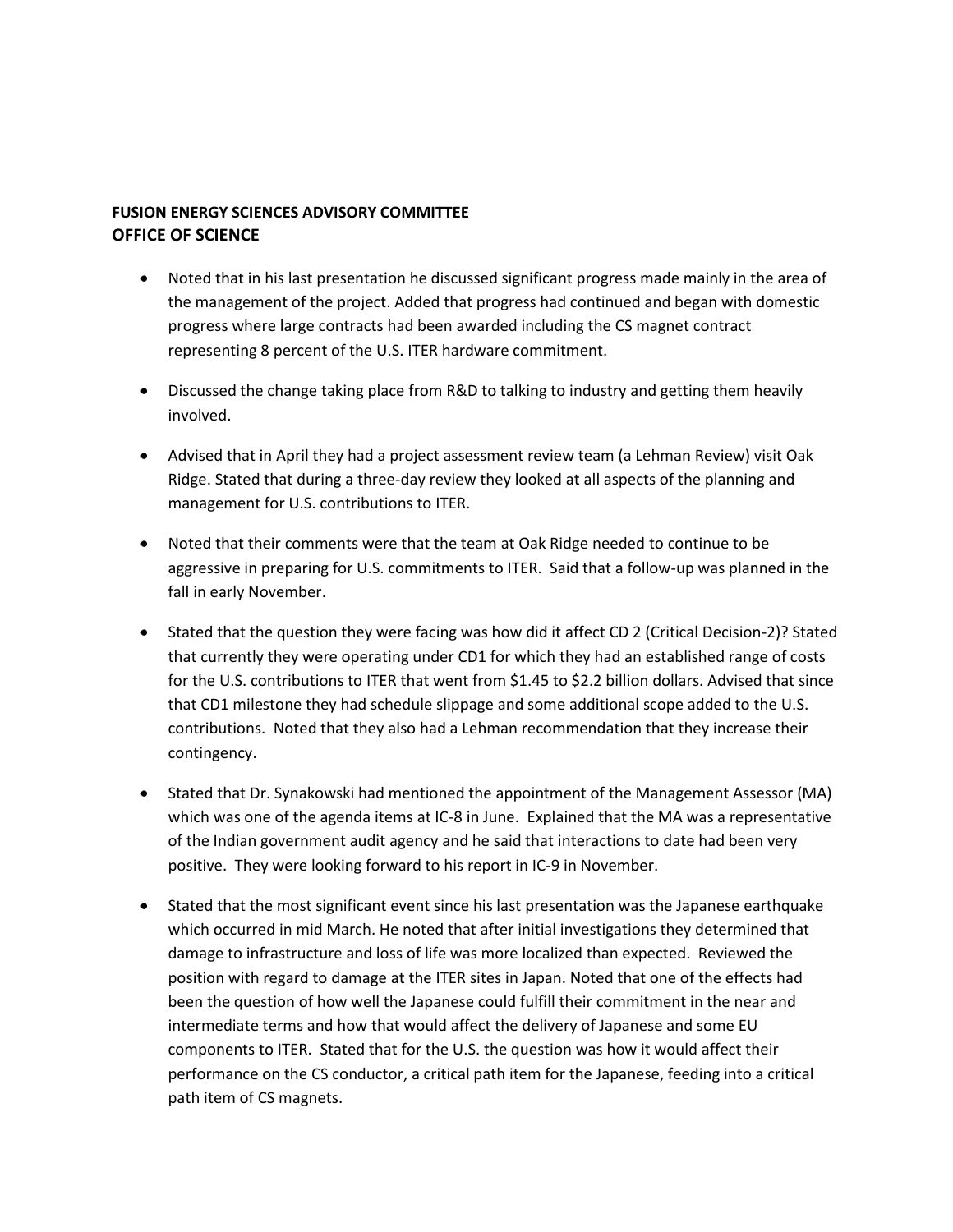- Discussed the EU funding which was also significant. Stated the U.S. request for 2010 for ITER was \$105 million, up \$25 million if you looked at the baseline number of FY11. Noted the final number was \$80 million for FY11, down from \$135 in FY10.
- Noted that they were trying to mesh their domestic budget and planning process with the IO and with other members. Stated they were trying to assess how delays in Japan and how delays by EU due to lack of funding would affect the final delivery schedule.
- Said they were trying to limit all delays to one year. Stated that the DG had pledged to try to keep the delay to no more than one additional year taking them to sometime during 2020.
- Noted that whatever profile they agreed to, each of the seven members had to come up with a funding in their systems to meet those commitments.
- Stated that they were looking for November's IC-9 meeting to approve a new baseline schedule. Noted that the Scheduled Task Group (STG) was looking at schedule delays and they were finding that it might not be possible to compile all the information from all members into a coherent product and provide a final baseline for approval at the ITER council meeting.
- Emphasized that they needed to convince Congress and the Administration that fusion deserved continued support for the country's energy future.
- Discussed the damage in Japan and said it was not as significant as first feared. Noted that a lot of resources had been diverted towards recovery. Explained they were trying to isolate the difficulties between what was caused by the earthquake and the tsunami and what was caused by funding difficulties within the Japanese government. Advised they had offered assistance to the Japanese government, technical assistance and material assistance. Noted that there was an ongoing discussion between the U.S. and Japan and concurrently with Japan and other members of ITER to determine if there should be an appropriate redistribution of tasks that would accelerate the schedule.
- Stated that for the EU they were roughly 1.3 billion Euros short for the funding required for 2012 and 2013. Noted that they had not created a plan that had received approval by the council's ministers or by the European Parliament. He explained that the EU was funded directly by contributions from the member states. Stated that the framework proposal for 2014 through 2020 the EU Commission had proposed that the EU receive authority to tax and ITER and portions of the European space program had been put in that fund (contingent fund) and the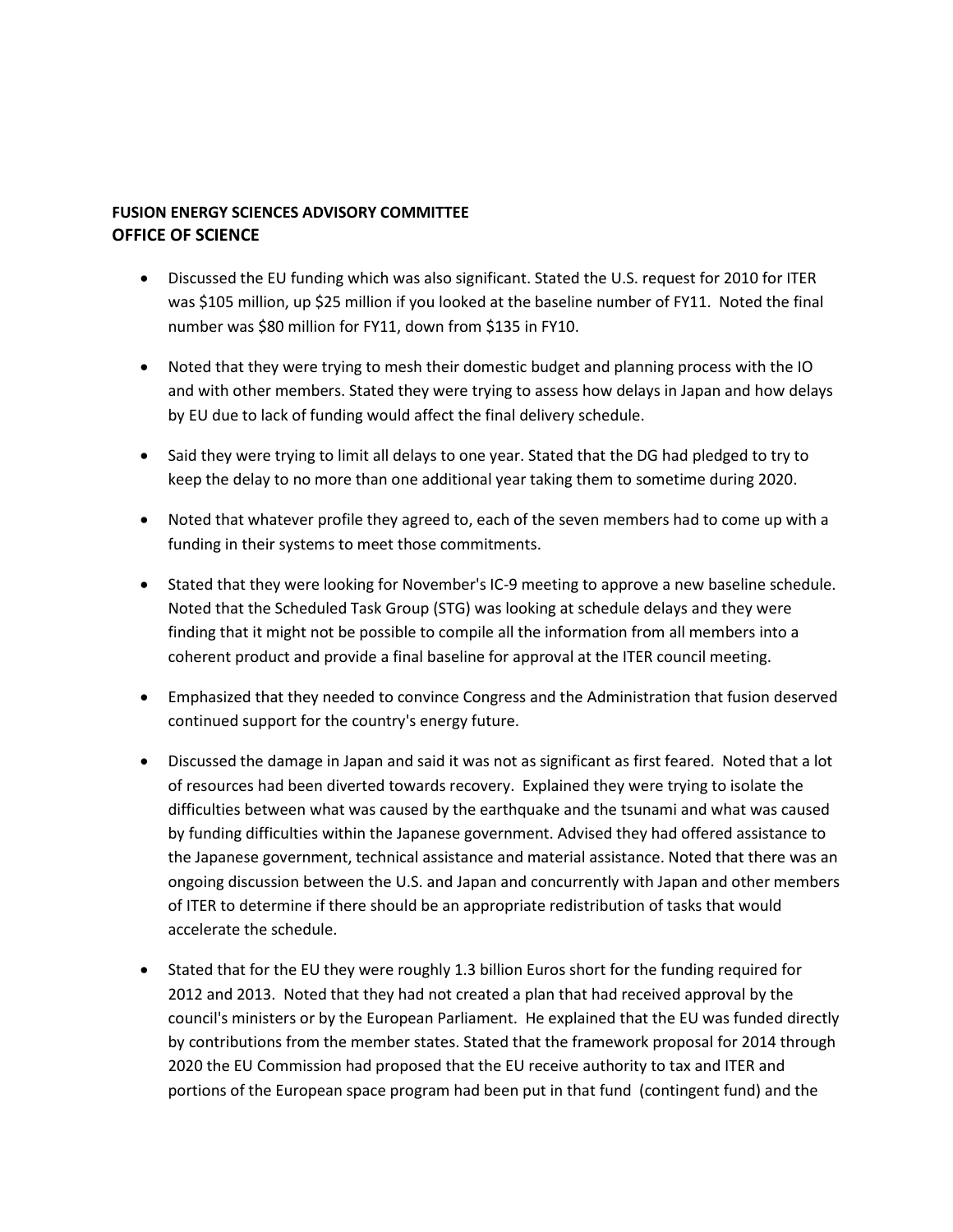fund was contingent upon approval of the direct taxation authority. Stated that he did not necessarily think that the member states would go along with the tax. Thought that the EU would have to put the expense for ITER and the space program into their core funded program.

 Commented on how well the management and council was working in ITER. Noted that the U.S. relationship with the other members was still strong.

## **COMMITTEE DISCUSSION**

Dr. Rosner asked about Mr. Vanek's comment that in the fall it might not be possible to come up with a finalized schedule for the project. He added that there was a suggestion that someone would not deliver the goods. He asked who that was. Mr. Vanek responded that the areas of uncertainty were really related to what was mentioned, the Japanese and the EU. Dr. Rosner asked about the challenges listed saying the challenges were political, fiscal and economic. He asked if the Lehman Review got the U.S. part of the project to increase their contingency, he added that it would suggest to him that it also was a technical issue. Mr. Vanek responded that the Lehman committee was concerned that many ITER components had never been built before. He noted that no one would want to go above their financial cap and when there was uncertainty you want to ensure that you have room in case there was a difficulty. He noted that their contingency was 40 percent. There was some discussion about the management of the project being mainly under EU and Japanese control. He said that for domestic management they were probably ahead of the other members in understanding their scope.

Dr. Fonck asked if there was a delay due to the situation in Japan and if it would impact the U.S. CD-2 schedule. Mr. Vanek said that the U.S. would have liked to deliver along a schedule that met the IO requirements and lead dates but also met theirs. Stated that if the IO schedule was not further changed he thought they had a schedule now that would align with that one-year delay. Dr. Fonck asked if the budget estimates for CD-2 would be okay by then. Mr. Vanek said they were pretty well in hand. Dr. Fonck asked who would make the final decision on the EU thrust for direct taxing authority. Mr. Vanek replied it was a proposal from the EU commission that would have to get through the Council of Ministers which was the ministers from the 27 members and the European Parliament.

A member asked if the issues for the Japanese were budgetary or were they technical issues as well. Mr. Vanek replied that there was an issue of the spec on the cable which he noted right now was spec to go to 60,000 cycles. He elaborated on a technical explanation of this issue. He confirmed there were ongoing meetings about the issue.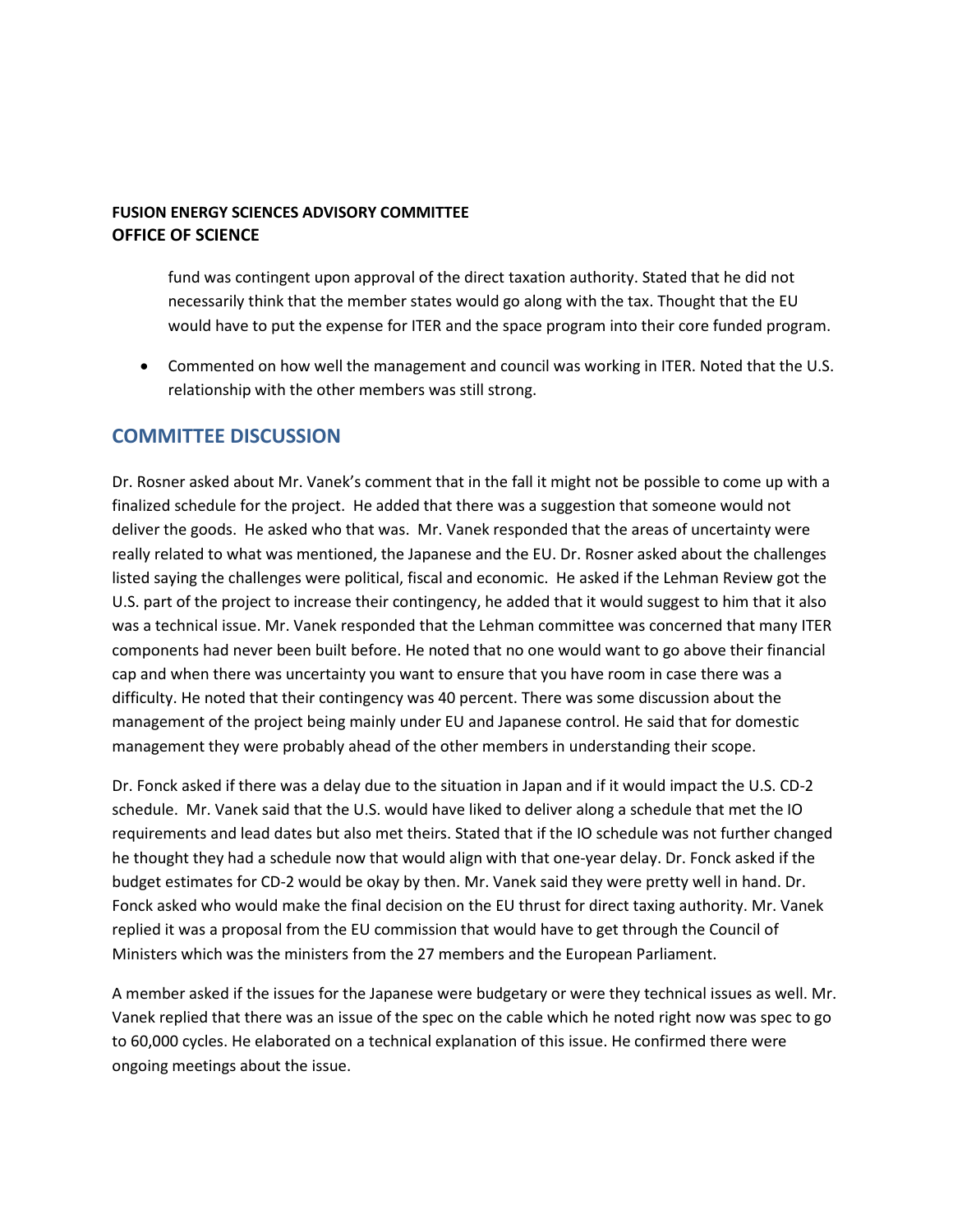Dr. Ji noted that it would be good to have more periodic updates about what was going on at ITER, more streamlined information, perhaps weekly updates. Mr. Vanek took his point but said that there was periodic information posted on the USIPO (United States ITER Project Office) website. He said the IO had a weekly ITER news line that was full of information and was a[t www.iter.org](http://www.iter.org/)

# [Public Comment Dr. Martin Greenwald, FESAC Chair Massachusetts Institute of](http://doe.granicus.com/wordlinkreceiver.php?clip_id=f4c7ab3c-0abb-102f-bfd0-5f1650509f30&meta_id=1fde1ec3-0abc-102f-bfd0-5f1650509f30&time=26996)  **Technology**

Dr. Greenwald noted that public comment was the next item on the agenda and there are two speakers. He listed Dr. Hutch Neilson and Dr. Rob Goldston.

#### *Hutch Neilson, PPPL*

- Stated that they needed a roadmap to commercial MFE . Said that it might seem at odds with discouraging news of a constrained budget, but in any environment this was necessary.
- Stated that they focus on ITER which was ongoing, and though it was important to focus on the next step he believed it important to understand the path all the way to commercial MFE.
- Explained that it was important to have a plan that could be explained and used to make the case for fusion for any level of effort.
- Noted that fusion, ITER was something that would constantly have to be explained, defended, and justified on an ongoing basis. Added that part of the story was explaining what ITER lead to, what came after and what would come in addition to ITER. Thought it was important to have the whole picture.
- Said that groups taking an interest in MFE ask when, how much was it going to cost, what were the benefits, what were the risks so he noted that they needed to be able to give thoughtful answers.
- Stated that he thought a framework was needed for ordering priorities, targeting international collaborations and managing risks.
- Advised of an organized International Workshop MFE Roadmapping in the ITER Era at Princeton, New Jersey, September 7 – 10, 2011. Reviewed the topics of the workshop and focus and gave details of the planning and contributing team.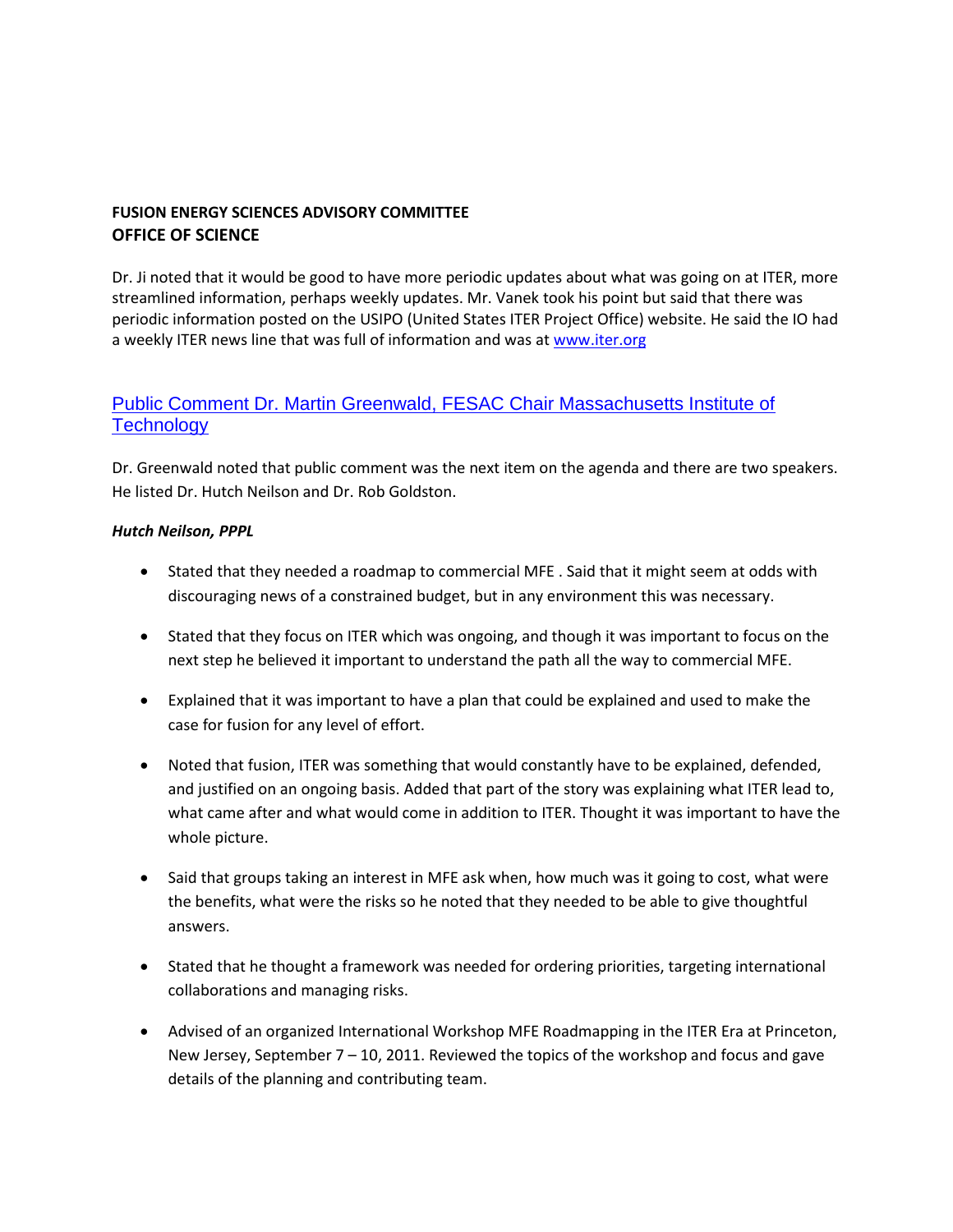# **COMMITTEE DISCUSSION**

Dr. Uckan asked who was running the workshop, and who commissioned it. Mr. Neilson responded that the Princeton Plasma Physics Laboratory took the initiative to organize the workshop. He noted that they were doing it as part of their responsibility to serve the community, not for the purpose of an individual laboratory.

#### *Dr. Rob Goldston*

- Stated that ReNeW had five themes: burning plasma, steady state, plasma materials interactions, fusion nuclear science and configuration optimization.
- Stated using the above set it seemed that the Pathways Study has focused on fusion nuclear science and the others were serving nuclear science, (how do we get there?) and then within fusion nuclear science (what do we do?).
- Noted that he looked forward to getting a final version of the report. Suggested that they not change the committee until the existing report is complete.
- Stated that the new FESAC charge was about the near and medium-term plasma material interaction and fusion nuclear science issues. Stated that it was notably different than the Pathways Study. Thought it should build off the Pathways report but thought it might need a different mix of people.

# **COMMITTEE DISCUSSION**

Dr. Hubbard asked whether Dr. Kessel's report was going to include just theme four or themes three and four. Dr. Synakowski replied for Dr. Kessel as he was on the road. He said that maybe the emphasis they had was derived from the particular approach they took.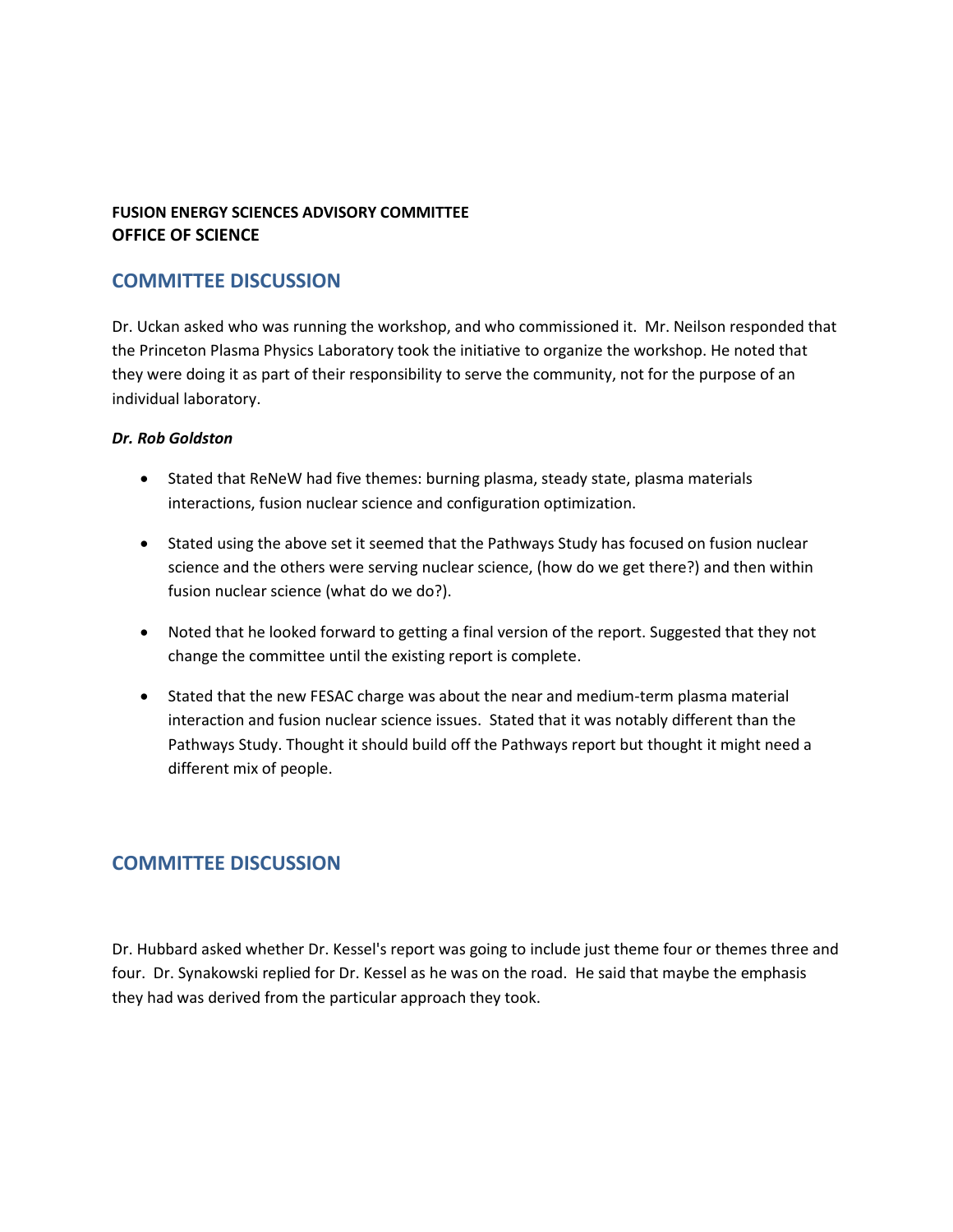# [FESAC discussions and preparation of the letter to DOE completing the research](http://doe.granicus.com/wordlinkreceiver.php?clip_id=f4c7ab3c-0abb-102f-bfd0-5f1650509f30&meta_id=1fe160f3-0abc-102f-bfd0-5f1650509f30&time=27889)  [results charge Dr. Martin Greenwald, FESAC Chair Massachusetts Institute of](http://doe.granicus.com/wordlinkreceiver.php?clip_id=f4c7ab3c-0abb-102f-bfd0-5f1650509f30&meta_id=1fe160f3-0abc-102f-bfd0-5f1650509f30&time=27889)  **Technology**

Dr. Greenwald noted the last order of business was approving a cover letter for the report that Dr. Cohen talked about. Noted that he had drafted one and that he would just go through and read it to the committee. He read the letter and asked if there were any disagreements or suggestions. Dr. Greenwald requested a motion to approve the letter.

A motion was given and seconded with no objections.

Dr. Greenwald advised they had completed the agenda but asked if committee members or Dr. Synakowski had any comments.

Dr. Synakowski thanked the committee for their discussions of substantive and important issues during the meeting. He referred to the two new charges and said that they were vehicles to begin important discussions on those issues and would develop. He thought that the international collaboration issue was out there and being discussed seriously. He noted that the materials science issue was evolving and becoming a FESAC enterprise, and was also critically important. Stated that the intention was to use the input and advance things and modify the constraints.

Dr. Rosner stated he was struck by the discussions and thought that they were taking an approach of considering what the U.S. would do internationally before considering the domestic program. He asked how they were thinking about that, was his impression incorrect. Dr. Synakowski responded that his wording right now was probably framed by a department where the environment was a challenging one. He stated that longer term challenges affect plans and that no matter what they do internationally including ITER they view it all as additive.

Dr. Greenwald thought that was a good point and something they may want to keep in mind when discussing things. He added that when he has had discussions with policymakers they are keen on the question of international competitiveness for the U.S. in high tech areas.

Dr. Synakowski stated that ITER when complete would be the largest project completed in the Office of Science. He thought supporting it in these extraordinary times required the highest level of support and they were receiving that support.

Dr. Greenwald thanked everybody and closed the meeting.